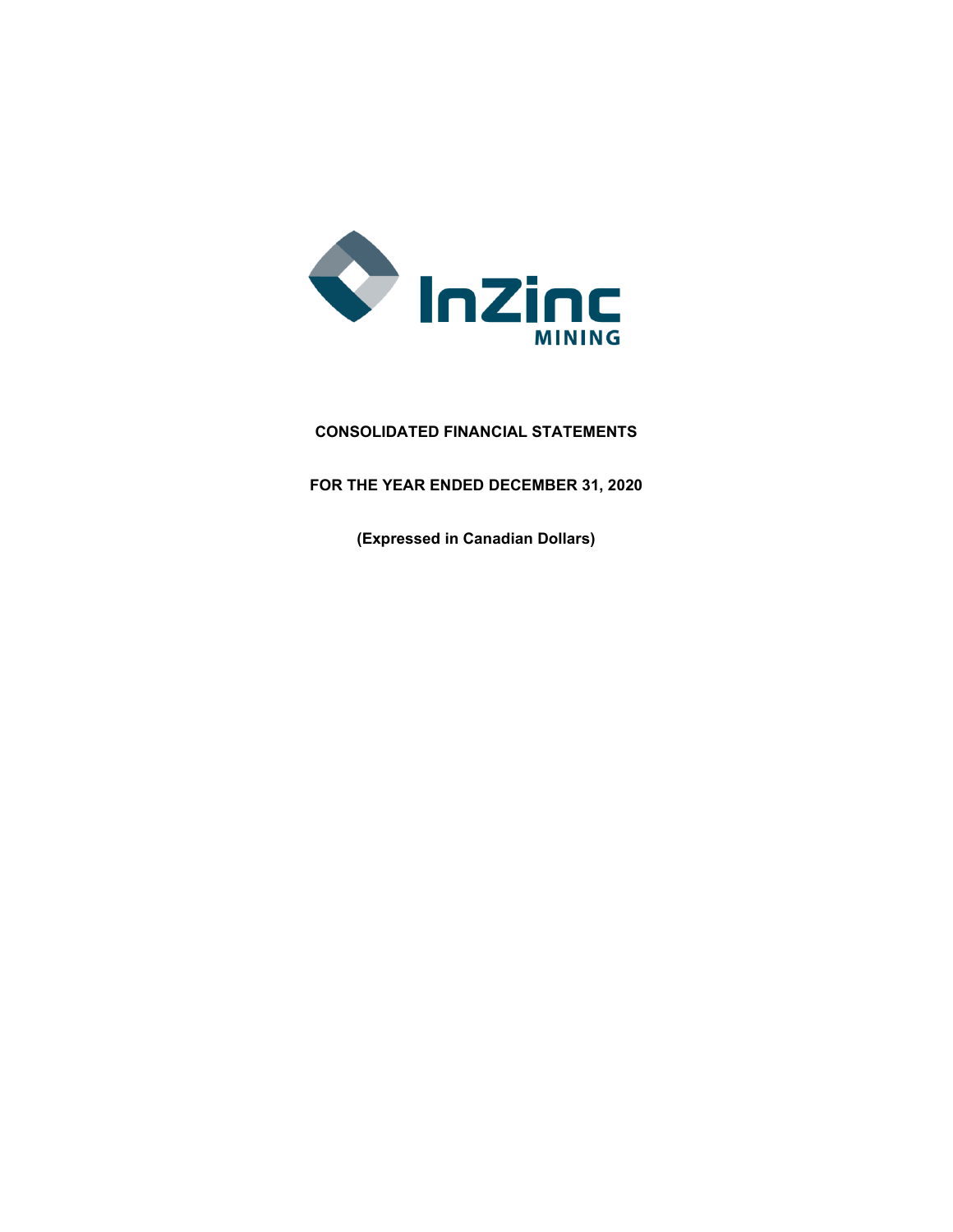# $D$ AVIDSON  $\&$  COMPANY LLP  $\_\_\_\_\$ Chartered Professional Accountants  $\_\_\$

# **INDEPENDENT AUDITOR'S REPORT**

To the Shareholders of InZinc Mining Ltd.

#### *Opinion*

We have audited the accompanying consolidated financial statements of InZinc Mining Ltd. (the "Company"), which comprise the consolidated statements of financial position as at December 31, 2020 and 2019, and the consolidated statements of loss and comprehensive loss, changes in shareholders' equity, and cash flows for the years then ended, and notes to the consolidated financial statements, including a summary of significant accounting policies.

In our opinion, these consolidated financial statements present fairly, in all material respects, the financial position of the Company as at December 31, 2020 and 2019, and its financial performance and its cash flows for the years then ended in accordance with International Financial Reporting Standards ("IFRS").

#### *Basis for Opinion*

We conducted our audits in accordance with Canadian generally accepted auditing standards. Our responsibilities under those standards are further described in the Auditor's Responsibilities for the Audit of the Consolidated Financial Statements section of our report. We are independent of the Company in accordance with the ethical requirements that are relevant to our audit of the consolidated financial statements in Canada, and we have fulfilled our other ethical responsibilities in accordance with these requirements. We believe that the audit evidence we have obtained in our audits is sufficient and appropriate to provide a basis for our opinion.

#### *Material Uncertainty Related to Going Concern*

We draw attention to Note 1 of the consolidated financial statements, which indicates that the continuance of the Company's operations is dependent on obtaining sufficient additional financing in order to realize the recoverability of the Company's investments in exploration and evaluation assets which is dependent upon the existence of economically recoverable reserves and market prices for the underlying minerals. The Company will be required to raise funding to continue operations in the upcoming year. As stated in Note 1, these material uncertainties may cast significant doubt as to the ability of the Company to continue as a going concern. Our opinion is not modified in respect of this matter.

#### *Other Information*

Management is responsible for the other information. The other information obtained at the date of this auditor's report includes Management's Discussion and Analysis.

Our opinion on the consolidated financial statements does not cover the other information and we do not express any form of assurance conclusion thereon.

In connection with our audit of the consolidated financial statements, our responsibility is to read the other information and, in doing so, consider whether the other information is materially inconsistent with the consolidated financial statements or our knowledge obtained in the audit, or otherwise appears to be materially misstated.

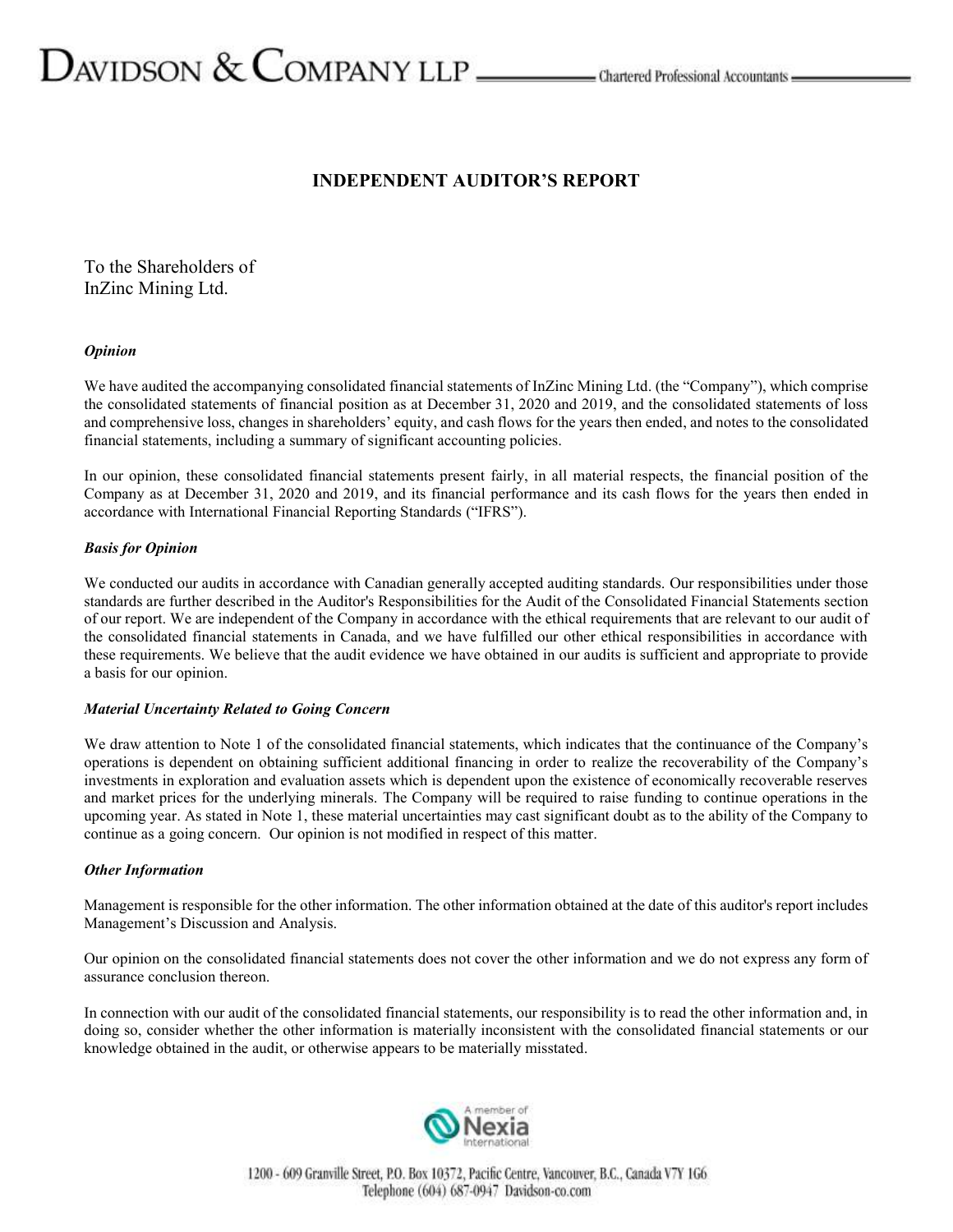We obtained Management's Discussion and Analysis prior to the date of this auditor's report. If, based on the work we have performed, we conclude that there is a material misstatement of this other information, we are required to report that fact. We have nothing to report in this regard.

#### *Responsibilities of Management and Those Charged with Governance for the Consolidated Financial Statements*

Management is responsible for the preparation and fair presentation of the consolidated financial statements in accordance with IFRS, and for such internal control as management determines is necessary to enable the preparation of consolidated financial statements that are free from material misstatement, whether due to fraud or error.

In preparing the consolidated financial statements, management is responsible for assessing the Company's ability to continue as a going concern, disclosing, as applicable, matters related to going concern and using the going concern basis of accounting unless management either intends to liquidate the Company or to cease operations, or has no realistic alternative but to do so.

Those charged with governance are responsible for overseeing the Company's financial reporting process.

#### *Auditor's Responsibilities for the Audit of the Consolidated Financial Statements*

Our objectives are to obtain reasonable assurance about whether the consolidated financial statements as a whole are free from material misstatement, whether due to fraud or error, and to issue an auditor's report that includes our opinion. Reasonable assurance is a high level of assurance, but is not a guarantee that an audit conducted in accordance with Canadian generally accepted auditing standards will always detect a material misstatement when it exists. Misstatements can arise from fraud or error and are considered material if, individually or in the aggregate, they could reasonably be expected to influence the economic decisions of users taken on the basis of these consolidated financial statements.

As part of an audit in accordance with Canadian generally accepted auditing standards, we exercise professional judgment and maintain professional skepticism throughout the audit. We also:

- Identify and assess the risks of material misstatement of the consolidated financial statements, whether due to fraud or error, design and perform audit procedures responsive to those risks, and obtain audit evidence that is sufficient and appropriate to provide a basis for our opinion. The risk of not detecting a material misstatement resulting from fraud is higher than for one resulting from error, as fraud may involve collusion, forgery, intentional omissions, misrepresentations, or the override of internal control.
- Obtain an understanding of internal control relevant to the audit in order to design audit procedures that are appropriate in the circumstances, but not for the purpose of expressing an opinion on the effectiveness of the Company's internal control.
- Evaluate the appropriateness of accounting policies used and the reasonableness of accounting estimates and related disclosures made by management.
- Conclude on the appropriateness of management's use of the going concern basis of accounting and, based on the audit evidence obtained, whether a material uncertainty exists related to events or conditions that may cast significant doubt on the Company's ability to continue as a going concern. If we conclude that a material uncertainty exists, we are required to draw attention in our auditor's report to the related disclosures in the consolidated financial statements or, if such disclosures are inadequate, to modify our opinion. Our conclusions are based on the audit evidence obtained up to the date of our auditor's report. However, future events or conditions may cause the Company to cease to continue as a going concern.
- Evaluate the overall presentation, structure and content of the consolidated financial statements, including the disclosures, and whether the consolidated financial statements represent the underlying transactions and events in a manner that achieves fair presentation.
- Obtain sufficient appropriate audit evidence regarding the financial information of the entities or business activities within the Company to express an opinion on the consolidated financial statements. We are responsible for the direction, supervision and performance of the group audit. We remain solely responsible for our audit opinion.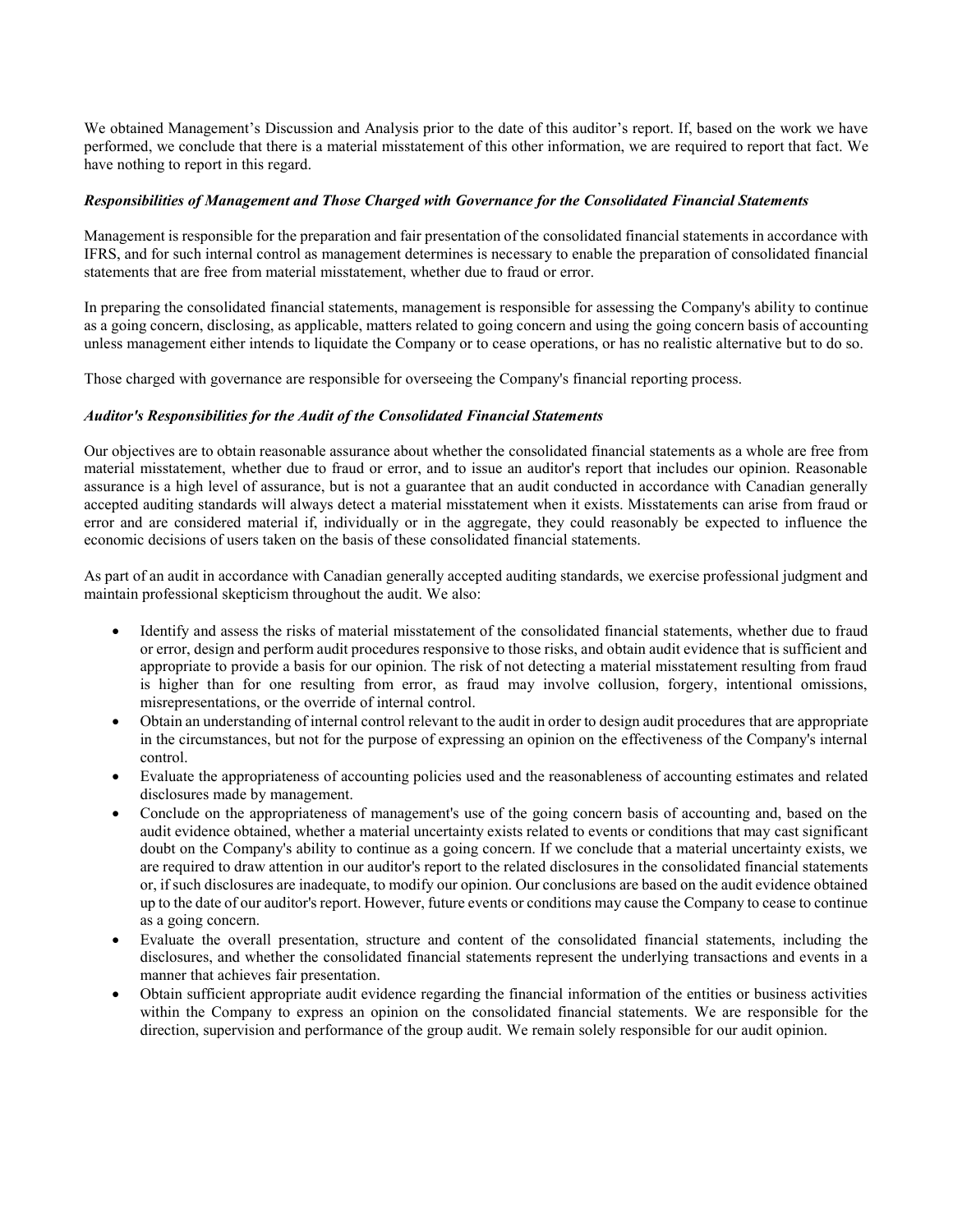We communicate with those charged with governance regarding, among other matters, the planned scope and timing of the audit and significant audit findings, including any significant deficiencies in internal control that we identify during our audit.

We also provide those charged with governance with a statement that we have complied with relevant ethical requirements regarding independence, and to communicate with them all relationships and other matters that may reasonably be thought to bear on our independence, and where applicable, related safeguards.

The engagement partner on the audit resulting in this independent auditor's report is Guy Thomas.

Javidson & Caysary LLP

April 29, 2021

Vancouver, Canada Chartered Professional Accountants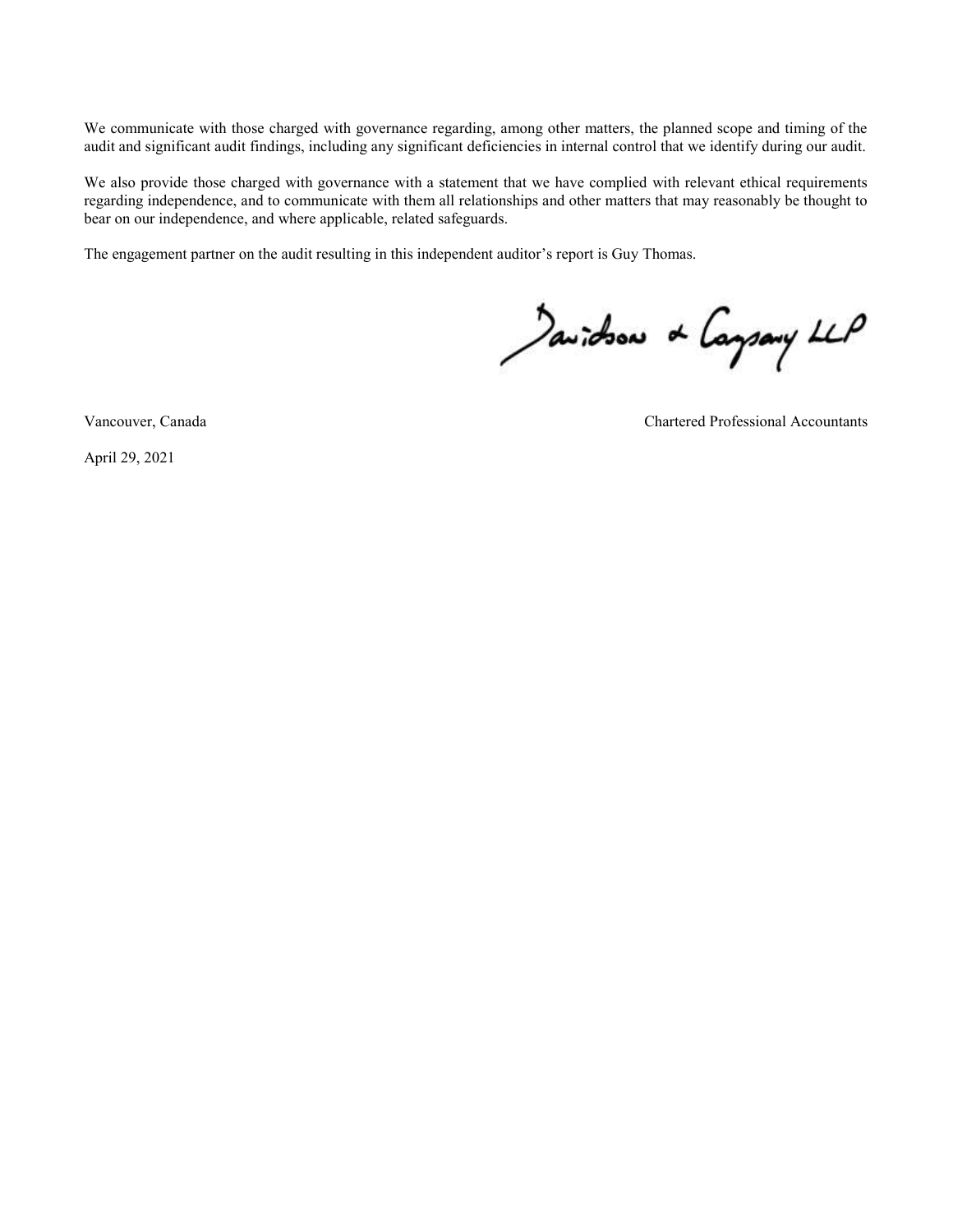## **CONSOLIDATED STATEMENTS OF FINANCIAL POSITION**

(Expressed in Canadian Dollars)

As at

|                                                                                |    | <b>December</b><br>31, 2020 | December<br>31, 2019<br>(Restated –<br>Notes 3 and 16) | January<br>1, 2019<br>(Restated –<br>Notes 3 and 16) |
|--------------------------------------------------------------------------------|----|-----------------------------|--------------------------------------------------------|------------------------------------------------------|
| <b>ASSETS</b>                                                                  |    |                             |                                                        |                                                      |
| Current                                                                        |    |                             |                                                        |                                                      |
| Cash (Note 4)                                                                  | \$ | 270,214                     | \$<br>431,146                                          | \$<br>597,620                                        |
| Receivables (Note 5)                                                           |    | 1,355                       | 2,242                                                  | 40,075                                               |
| Prepaids                                                                       |    | 21,691                      | 18,232                                                 | 19,874                                               |
| Marketable securities (Note 6)                                                 |    | 291                         | 291                                                    | 770                                                  |
|                                                                                |    | 293,551                     | 451,911                                                | 658,339                                              |
| Reclamation deposits (Note 7)                                                  |    | 160,853                     | 163,461                                                | 169,287                                              |
| Exploration and evaluation assets (Note 7)                                     |    | 612,890                     | 614,956                                                | 577,956                                              |
|                                                                                | S. | 1,067,294                   | \$<br>1,230,328                                        | \$<br>1,405,582                                      |
| <b>LIABILITIES</b>                                                             |    |                             |                                                        |                                                      |
| Current                                                                        |    |                             |                                                        |                                                      |
| Accounts payable and accrued liabilities (Notes 8 and 10)                      | \$ | 50,277                      | \$<br>30,918                                           | \$<br>86,848                                         |
| <b>SHAREHOLDERS' EQUITY</b>                                                    |    |                             |                                                        |                                                      |
| Share capital (Note 9)                                                         |    | 17,713,150                  | 17,705,150                                             | 17,348,969                                           |
| Reserves - share-based (Note 9)                                                |    | 477,262                     | 722,469                                                | 782,547                                              |
| Reserves - accumulated other comprehensive loss                                |    | (1,998)                     | (1,998)                                                | (1,519)                                              |
| Deficit                                                                        |    | (17, 171, 397)              | (17, 226, 211)                                         | (16, 811, 263)                                       |
|                                                                                |    | 1,017,017                   | 1,199,410                                              | 1,318,734                                            |
|                                                                                | \$ | 1,067,294                   | \$<br>1,230,328                                        | \$<br>1,405,582                                      |
| Nature of operations and going concern (Note 1)<br>Subsequent events (Note 17) |    |                             |                                                        |                                                      |

Approved on behalf of the Board:

*"Wayne Hubert" "John Murphy"*

Wayne Hubert, Director John Murphy, Director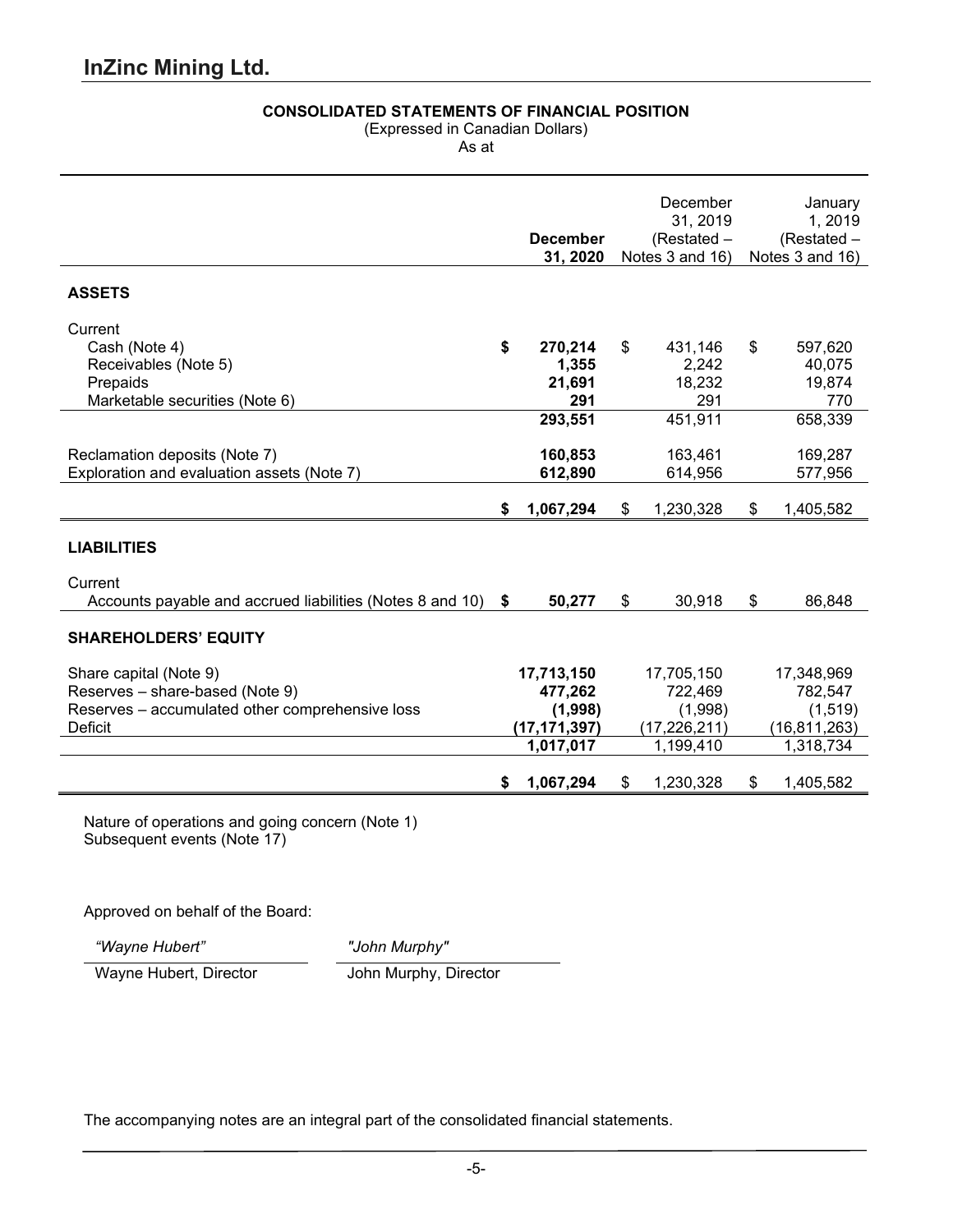# **CONSOLIDATED STATEMENTS OF LOSS AND COMPREHENSIVE LOSS**

(Expressed in Canadian Dollars)

For the year ended

|                                                               | <b>December</b><br>31, 2020 | December 31,<br>2019<br>(Restated -<br>Notes 3 and 16) |
|---------------------------------------------------------------|-----------------------------|--------------------------------------------------------|
| <b>EXPENSES</b>                                               |                             |                                                        |
| Communication and investor relations                          | \$<br>9,995                 | \$<br>17,898                                           |
| Exploration and evaluation expenditures (recoveries) (Note 7) | (11, 120)                   | 187,190                                                |
| Filing and regulatory                                         | 22,907                      | 17,307                                                 |
| Foreign exchange loss                                         | 2,999                       | 8,507                                                  |
| Office and miscellaneous                                      | 43,685                      | 50,663                                                 |
| Professional fees (Note 10)                                   | 87,530                      | 78,415                                                 |
| Share-based compensation (Notes 9 and 10)                     | 11,708                      | 46,428                                                 |
| Travel                                                        |                             | 10,697                                                 |
|                                                               | (167, 704)                  | (417, 105)                                             |
| Interest income                                               | 669                         | 2,157                                                  |
| Write-off of exploration and evaluation asset (Note 7)        | (35,066)                    |                                                        |
| Loss for the year                                             | (202, 101)                  | (414, 948)                                             |
| Unrealized loss on marketable securities                      |                             | (479)                                                  |
| Loss and comprehensive loss for the year                      | \$<br>(202, 101)            | \$<br>(415, 427)                                       |
| Basic and diluted loss per common share                       | \$<br>(0.00)                | \$<br>(0.00)                                           |
| Weighted average number of common shares outstanding          | 115,025,310                 | 112,373,912                                            |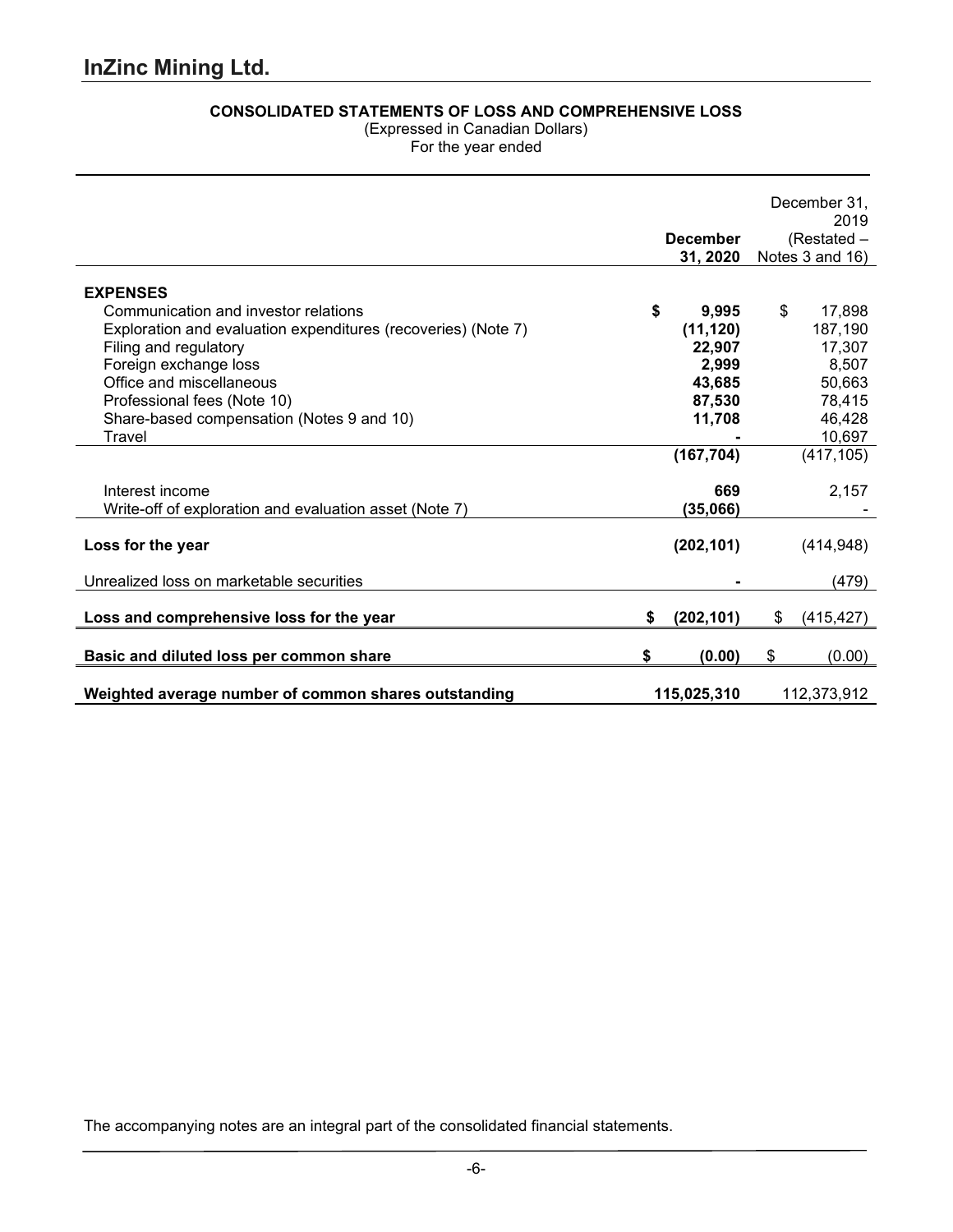## **CONSOLIDATED STATEMENTS OF CHANGES IN SHAREHOLDERS' EQUITY**

(Expressed in Canadian Dollars)

|                                                               |               | Share capital |     |                          |                                                                   |                  |              |
|---------------------------------------------------------------|---------------|---------------|-----|--------------------------|-------------------------------------------------------------------|------------------|--------------|
|                                                               | <b>Issued</b> | <b>Amount</b> |     | Reserves-<br>share-based | Reserves-<br>accumulated<br>other<br>comprehensive<br><b>loss</b> | <b>Deficit</b>   | <b>Total</b> |
| Balance at December 31, 2018                                  |               |               |     |                          |                                                                   |                  |              |
| (Restated – Notes 3 and 16)                                   | 108,885,419   | \$17,348,969  | SS. | 782,547                  | \$<br>(1, 519)                                                    | \$(16,811,263)   | \$1,318,734  |
| Shares issued for cash                                        | 5,500,000     | 233,750       |     | 41,250                   |                                                                   |                  | 275,000      |
| Shares issued for exploration and evaluation assets           | 300,000       | 12,000        |     |                          |                                                                   |                  | 12,000       |
| Shares issue costs                                            |               | (42, 810)     |     | 5,485                    |                                                                   |                  | (37, 325)    |
| Share-based compensation                                      |               |               |     | 46,428                   |                                                                   |                  | 46,428       |
| Allocation of expired warrants                                |               | 153,241       |     | (153, 241)               |                                                                   |                  |              |
| Unrealized loss on marketable securities                      |               |               |     |                          | (479)                                                             |                  | (479)        |
| Loss for the year                                             |               |               |     |                          |                                                                   | (414, 948)       | (414, 948)   |
| Balance at December 31, 2019                                  |               |               |     |                          |                                                                   |                  |              |
| (Restated – Notes 3 and 16)                                   | 114,685,419   | 17,705,150    |     | 722,469                  | (1,998)                                                           | (17, 226, 211)   | 1,199,410    |
| Shares issued for exploration and evaluation assets           | 400,000       | 8,000         |     |                          |                                                                   |                  | 8,000        |
| Share-based compensation                                      |               |               |     | 11,708                   |                                                                   |                  | 11,708       |
|                                                               |               |               |     |                          |                                                                   | 256,915          |              |
| Loss for the year                                             |               |               |     |                          |                                                                   | (202, 101)       | (202, 101)   |
|                                                               |               |               |     |                          |                                                                   |                  |              |
| Allocation of expired options<br>Balance at December 31, 2020 | 115,085,419   | \$17,713,150  |     | (256, 915)<br>477,262    | (1,998)                                                           | \$(17, 171, 397) | \$1,017,017  |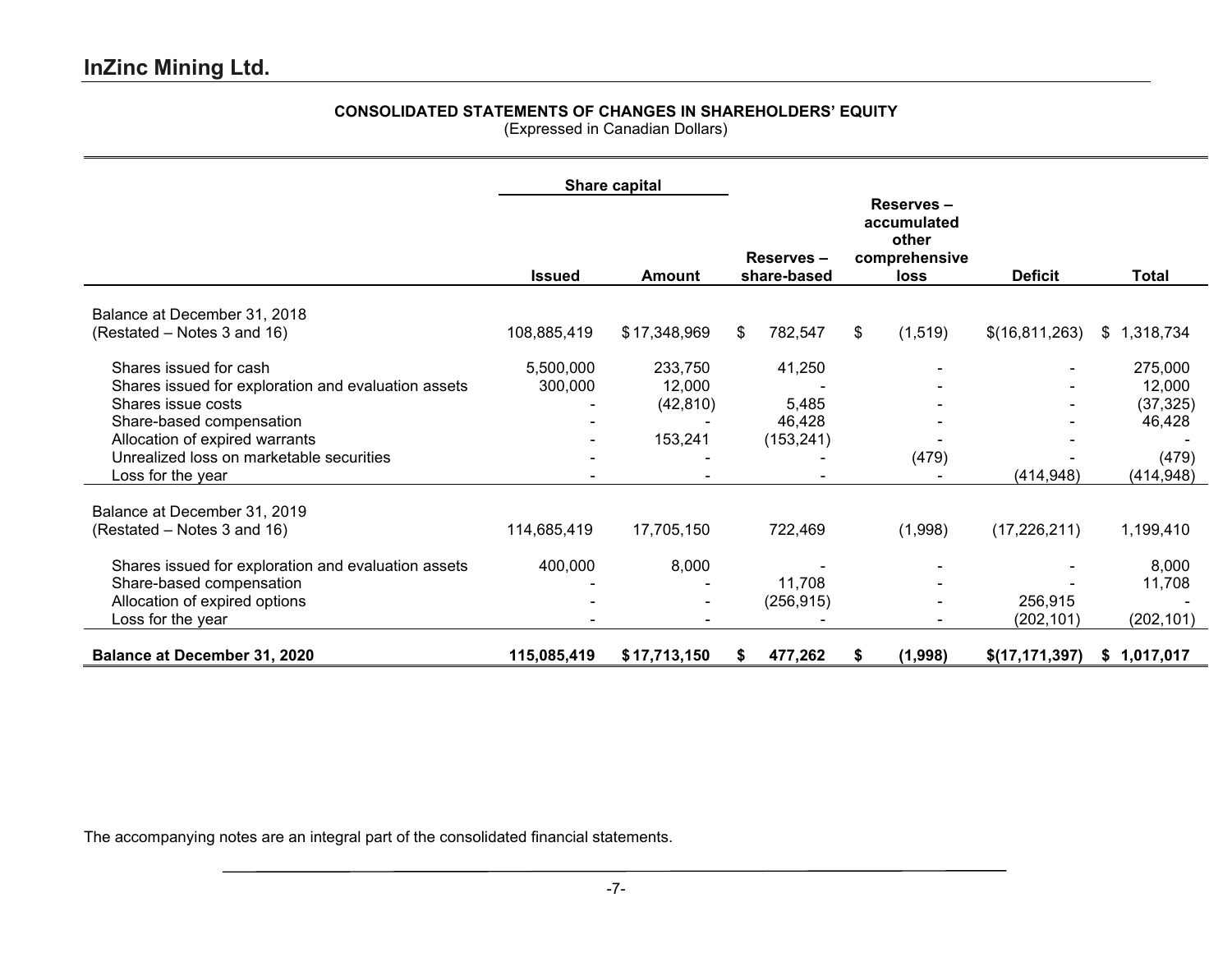# **CONSOLIDATED STATEMENTS OF CASH FLOWS**

(Expressed in Canadian Dollars)

For the year ended

|                                                         | <b>December</b><br>31, 2020 |      | December<br>31, 2019<br>(Restated –<br>Notes 3 and 16) |
|---------------------------------------------------------|-----------------------------|------|--------------------------------------------------------|
| <b>OPERATING ACTIVITIES</b>                             |                             |      |                                                        |
| Loss for the year                                       | \$<br>(202, 101)            | - \$ | (414, 948)                                             |
|                                                         |                             |      |                                                        |
| Items not involving cash:                               |                             |      |                                                        |
| Share-based compensation                                | 11,708                      |      | 46,428                                                 |
| Unrealized foreign exchange loss on reclamation deposit | 2,608                       |      | 5,826                                                  |
| Write-off of exploration and evaluation asset           | 35,066                      |      |                                                        |
| Changes in non-cash working capital items:              |                             |      |                                                        |
| Receivables                                             | 887                         |      | 37,833                                                 |
| Prepaids                                                | (3, 459)                    |      | 1,642                                                  |
| Accounts payable and accrued liabilities                | 19,359                      |      | (55, 930)                                              |
| Cash used in operating activities                       | (135, 932)                  |      | (379, 149)                                             |
|                                                         |                             |      |                                                        |
|                                                         |                             |      |                                                        |
| <b>INVESTING ACTIVITY</b>                               |                             |      |                                                        |
| Exploration and evaluation assets                       | (25,000)                    |      | (25,000)                                               |
| Cash used in investing activity                         | (25,000)                    |      | (25,000)                                               |
|                                                         |                             |      |                                                        |
| <b>FINANCING ACTIVITIES</b>                             |                             |      |                                                        |
| Proceeds from share issue                               |                             |      | 275,000                                                |
| Share issue costs                                       |                             |      | (37, 325)                                              |
| Cash provided by financing activities                   |                             |      | 237,675                                                |
|                                                         |                             |      |                                                        |
| Change in cash during the year                          | (160, 932)                  |      | (166, 474)                                             |
| Cash, beginning of year                                 | 431,146                     |      | 597,620                                                |
|                                                         |                             |      |                                                        |
| Cash, end of year                                       | \$<br>270,214               | \$   | 431,146                                                |

Supplemental disclosure with respect to cash flows (Note 11)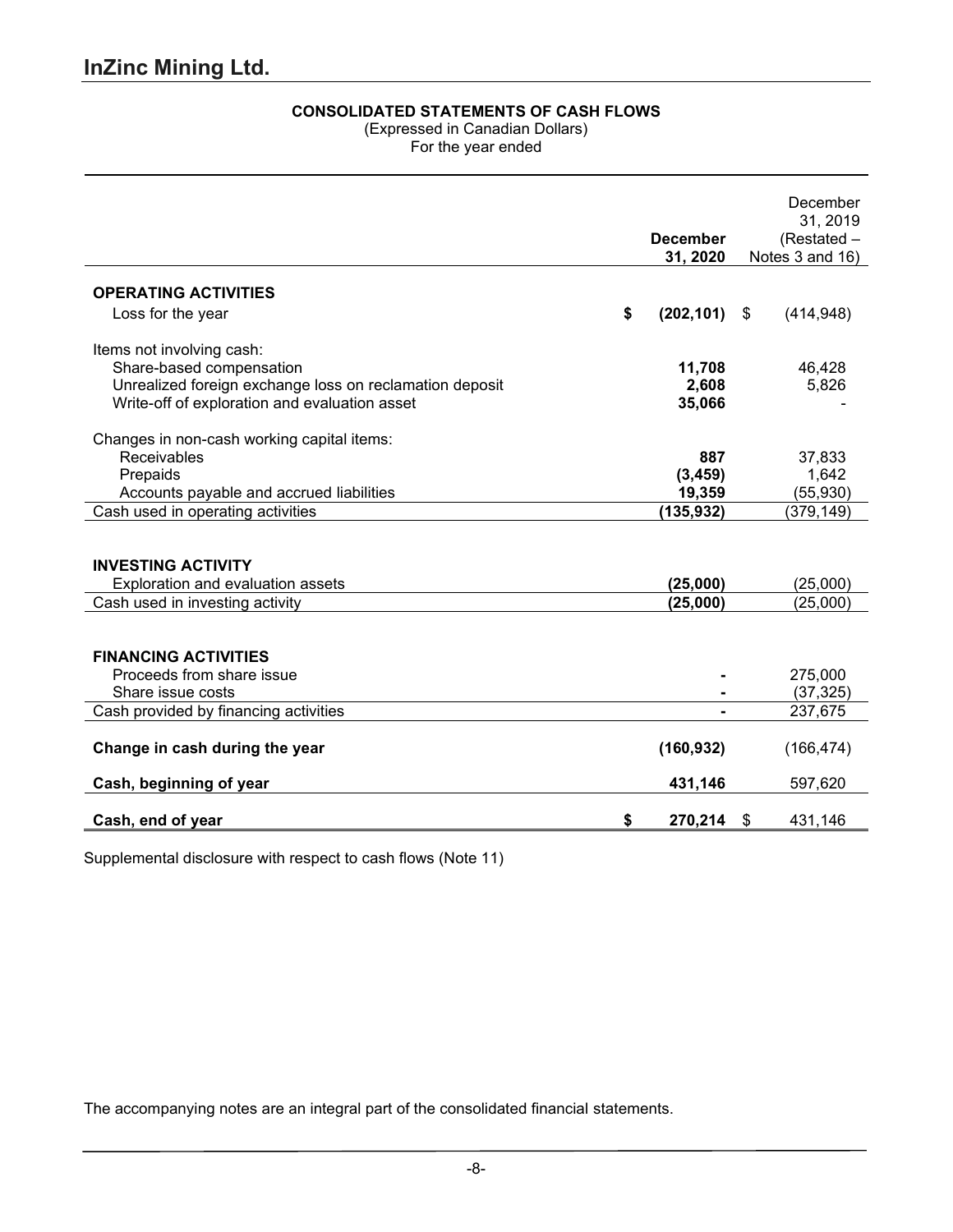## **1. NATURE OF OPERATIONS AND GOING CONCERN**

InZinc Mining Ltd. (the "Company") was incorporated on October 24, 1997 under the laws of British Columbia and was continued under the Canada Business Corporations Act in June 2002. The Company's registered and records office is at Suite 2300, Bentall 5, 550 Burrard Street, Box 30, Vancouver, BC, V6C 2B5. The Company's head office is at P.O. Box 48268, Station Bentall Centre, Vancouver, BC, V7X 1A2. The Company is listed on the TSX Venture Exchange ("TSX-V") under the trading symbol IZN.

The Company's principal business activities include the acquisition and exploration of mineral exploration and evaluation assets in the United States and Canada. The Company has not yet determined whether its exploration and evaluation assets contain ore reserves that are economically recoverable. The recoverability of the amounts shown for exploration and evaluation assets are dependent upon the existence of economically recoverable reserves, the ability of the Company to obtain necessary financing to complete the development of those reserves, and upon future profitable production. To date, the Company has not earned any revenues and is considered to be in the exploration stage.

These consolidated financial statements have been prepared assuming the Company will continue on a goingconcern basis. The Company has incurred losses since its inception and the ability of the Company to continue as a going-concern depends upon its ability to raise adequate financing and to develop profitable operations. These consolidated financial statements do not include adjustments to amounts and classifications of assets and liabilities that might be necessary should the Company be unable to continue operations.

The continuance of the Company's operations is dependent on obtaining sufficient additional financing in order to realize the recoverability of the Company's investments in exploration and evaluation assets which is dependent upon the existence of economically recoverable reserves and market prices for the underlying minerals. Management closely monitors metal commodity prices, individual equity movements and the stock market to determine the appropriate course of action to be taken by the Company if favourable or adverse market conditions occur. The Company will be required to raise funding to continue operations in the upcoming year. These material uncertainties may cast significant doubt as to the ability of the Company to continue as a going concern.

In March 2020, the World Health Organization declared coronavirus COVID-19 a global pandemic. This contagious disease outbreak, which has continued to spread, and any related adverse public health developments have adversely affected workforces, economies, and financial markets globally, potentially leading to an economic downturn. To date there has been significant stock market volatility, significant volatility in foreign exchange markets, and restrictions on the conduct of business in many jurisdictions and the global movement of people. There remains ongoing uncertainty surrounding COVID-19 and the extent of the impacts that it may have on the Company's ability to develop and bring its properties into production, which could have an adverse impact on the Company's business, results of operations, financial position and cash flows.

## **2. BASIS OF PRESENTATION**

#### **Statement of compliance**

These consolidated financial statements have been prepared in accordance with International Accounting Standards 1, "Presentation of Financial Statements" and utilize accounting policies consistent with International Financial Reporting Standards ("IFRS") issued by the International Accounting Standards Board and Interpretations of the International Financial Reporting Interpretations Committee.

#### **Approval of the financial statements**

These consolidated financial statements were authorized for issue by the Audit Committee and Board of Directors on April 29, 2021.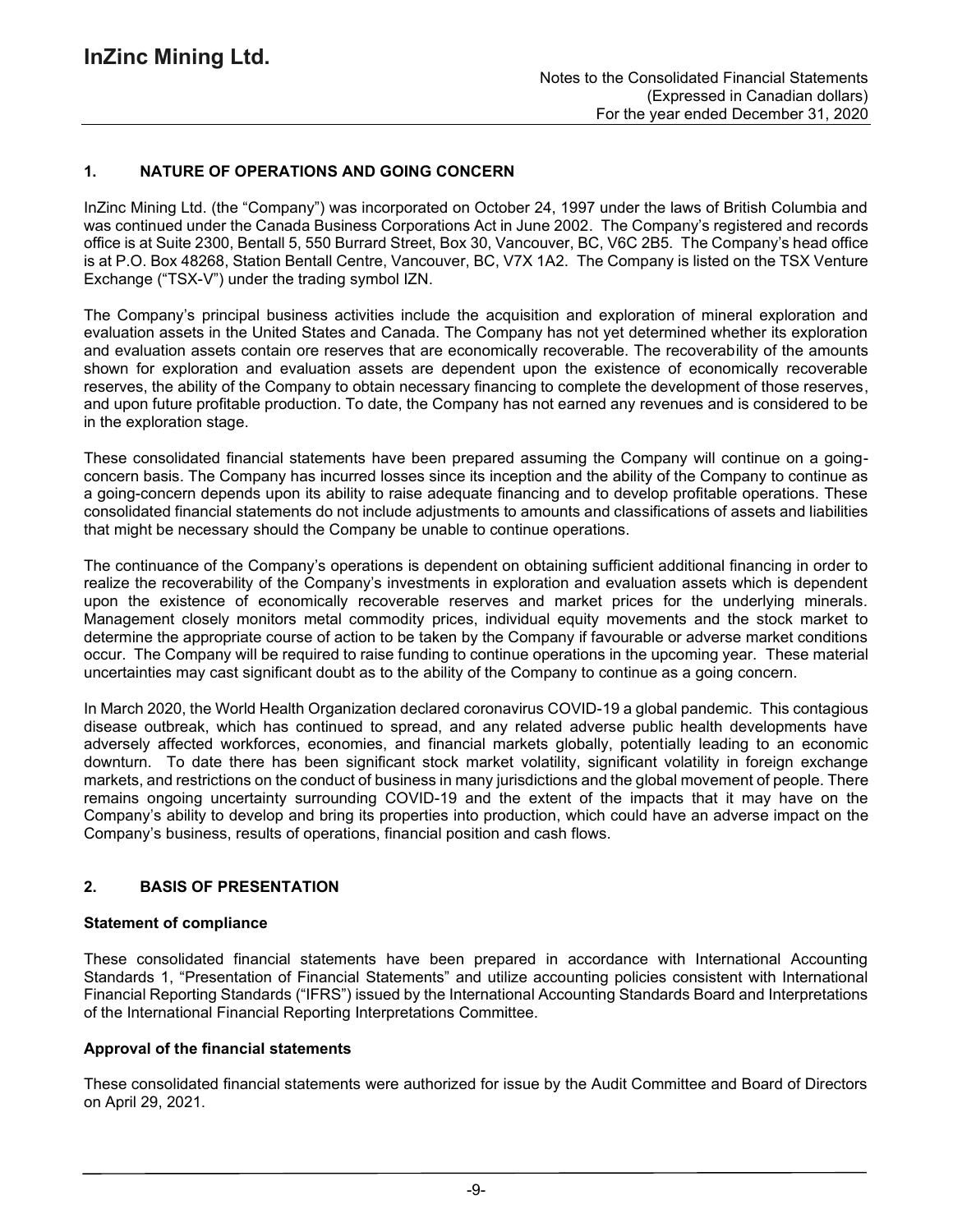## **2. BASIS OF PREPARATION** (cont'd…)

#### **Basis of presentation**

These consolidated financial statements have been prepared on a historical cost basis except for certain noncurrent assets and financial instruments, which are measured at fair value, as explained in the significant accounting policies set out in Note 3. In addition, these consolidated financial statements have been prepared using the accrual basis of accounting, except for cash flow information. The accounting policies set out below have been applied consistently to all periods presented in these consolidated financial statements.

## **Functional and presentation currency**

These consolidated financial statements are presented in Canadian dollars, unless otherwise noted, which is the functional currency of the parent and of its subsidiary.

## **Basis of consolidation**

These consolidated financial statements of the Company include the accounts of the Company and its whollyowned subsidiary, N.P.R. (US) Inc., a Nevada corporation, the principal activity of which is exploration in the United States. Control exists when the Company has the power, directly or indirectly, to govern the financial and operating policies of an entity so as to obtain benefits from its activities. All inter-company transactions and balances have been eliminated upon consolidation.

## **Significant estimates**

The preparation of these consolidated financial statements in conformity with IFRS requires management to make certain estimates, judgments and assumptions that affect the reported amounts of assets and liabilities at the date of the consolidated financial statements and the reported expenses during the period.

Although management uses historical experience and its best knowledge of the amount, events or actions to form the basis for judgments and estimates, actual results may differ from these estimates.

Estimates are made when applying accounting policies. The critical estimates that have the most significant effects on the amounts recognized in the consolidated financial statements are as follows:

#### Economic recoverability and probability of future economic benefits of exploration and evaluation assets

Management has determined that exploration, evaluation, and related costs incurred which were capitalized may have future economic benefits and may be economically recoverable. Management uses several criteria in its assessments of economic recoverability and probability of future economic benefits including, geologic and other technical information, a history of conversion of mineral deposits with similar characteristics to its own properties to proven and probable mineral reserves, the quality and capacity of existing infrastructure facilities, evaluation of permitting and environmental issues and local support for the project.

## Valuation of share-based compensation

The Company uses the Black-Scholes Option Pricing Model for valuation of share-based compensation. Option pricing models require the input of subjective assumptions including expected price volatility, interest rate, and forfeiture rate. Changes in the input assumptions can materially affect the fair value estimate and the Company's earnings and equity reserves.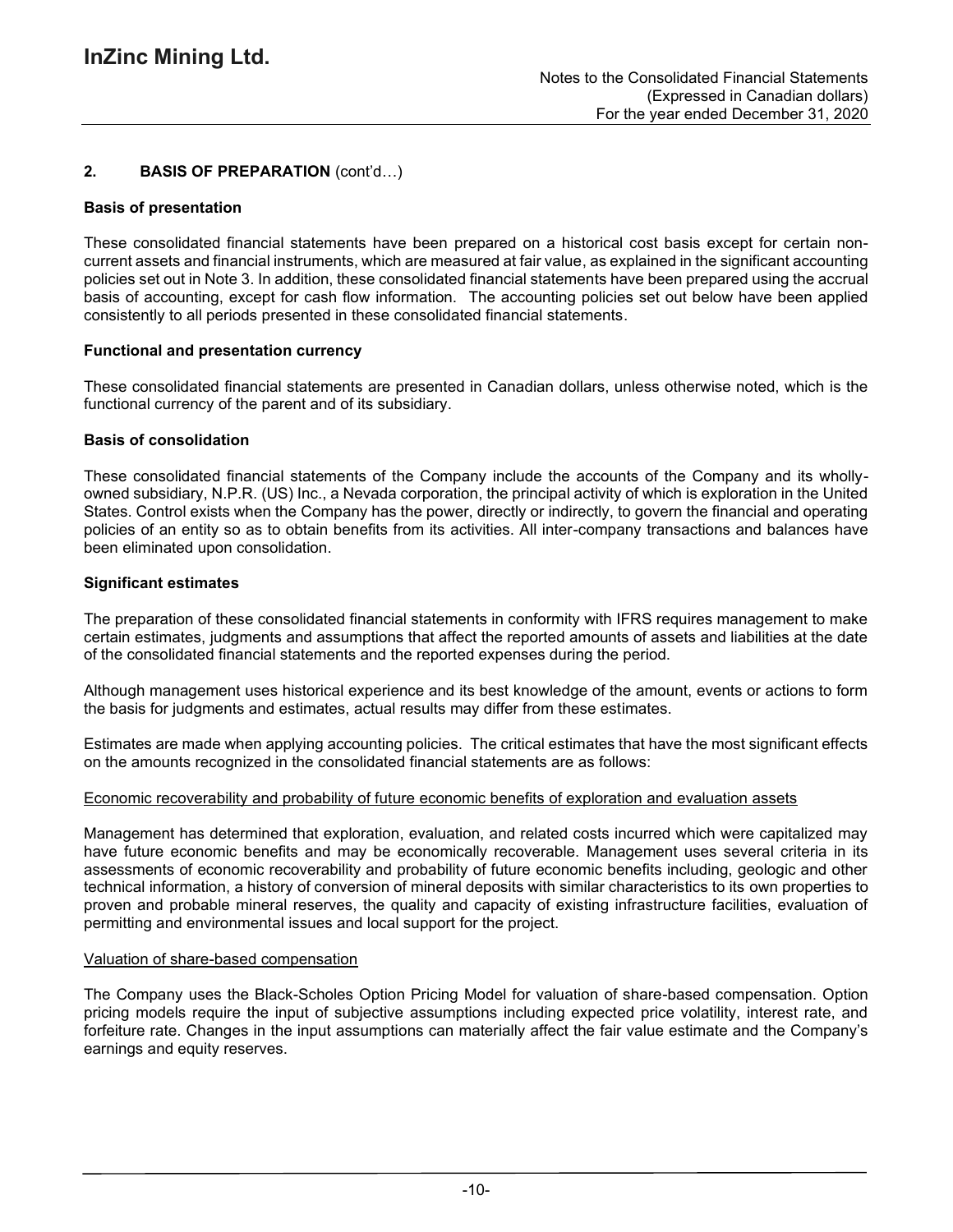## **2. BASIS OF PREPARATION** (cont'd…)

## **Significant judgments**

Information about critical judgments in applying accounting policies that have the most significant effect on the amounts recognized in these consolidated financial statements are, but are not limited to, as follows:

## Determination of functional currency

The Company determines the functional currency through an analysis of several indicators such as expenses and cash flow, financing activities, retention of operating cash flows, and frequency of transactions with the reporting entity.

## **3. SIGNIFICANT ACCOUNTING POLICIES**

## **Financial instruments**

## Financial assets

On initial recognition, financial assets are recognized at fair value and are subsequently classified and measured at: amortized cost; fair value through other comprehensive income ("FVOCI"); or fair value through profit or loss ("FVTPL). The classification of financial assets depends on the purpose for which the financial assets were acquired and is generally based on the business model in which a financial asset is managed and its contractual cash flow characteristics. Financial assets are measured at fair value net of transaction costs that are directly attributable to its acquisition except for financial assets at FVTPL where transaction costs are expensed. All financial assets not classified and measured at amortized cost or FVOCI are measured at FVTPL. On initial recognition of an equity instrument that is not held for trading, the Company may irrevocably elect to present subsequent changes in the investment's fair value in other comprehensive income. The classification determines the method by which the financial assets are carried on the consolidated statement of financial position subsequent to inception and how changes in value are recorded. Financial assets are classified as current assets or non-current assets based on their maturity date.

The Company's financial assets consist of cash, receivables, and reclamation deposits, classified as amortized cost, and marketable securities, classified as FVOCI.

#### Financial liabilities

Financial liabilities are designated as either: FVTPL; or amortized cost. All financial liabilities are classified and subsequently measured at amortized cost except for financial liabilities at FVTPL. The classification determines the method by which the financial liabilities are carried on the consolidated statement of financial position subsequent to inception and how changes in value are recorded.

The Company's financial liabilities which consist of accounts payable and accrued liabilities are classified as amortized cost.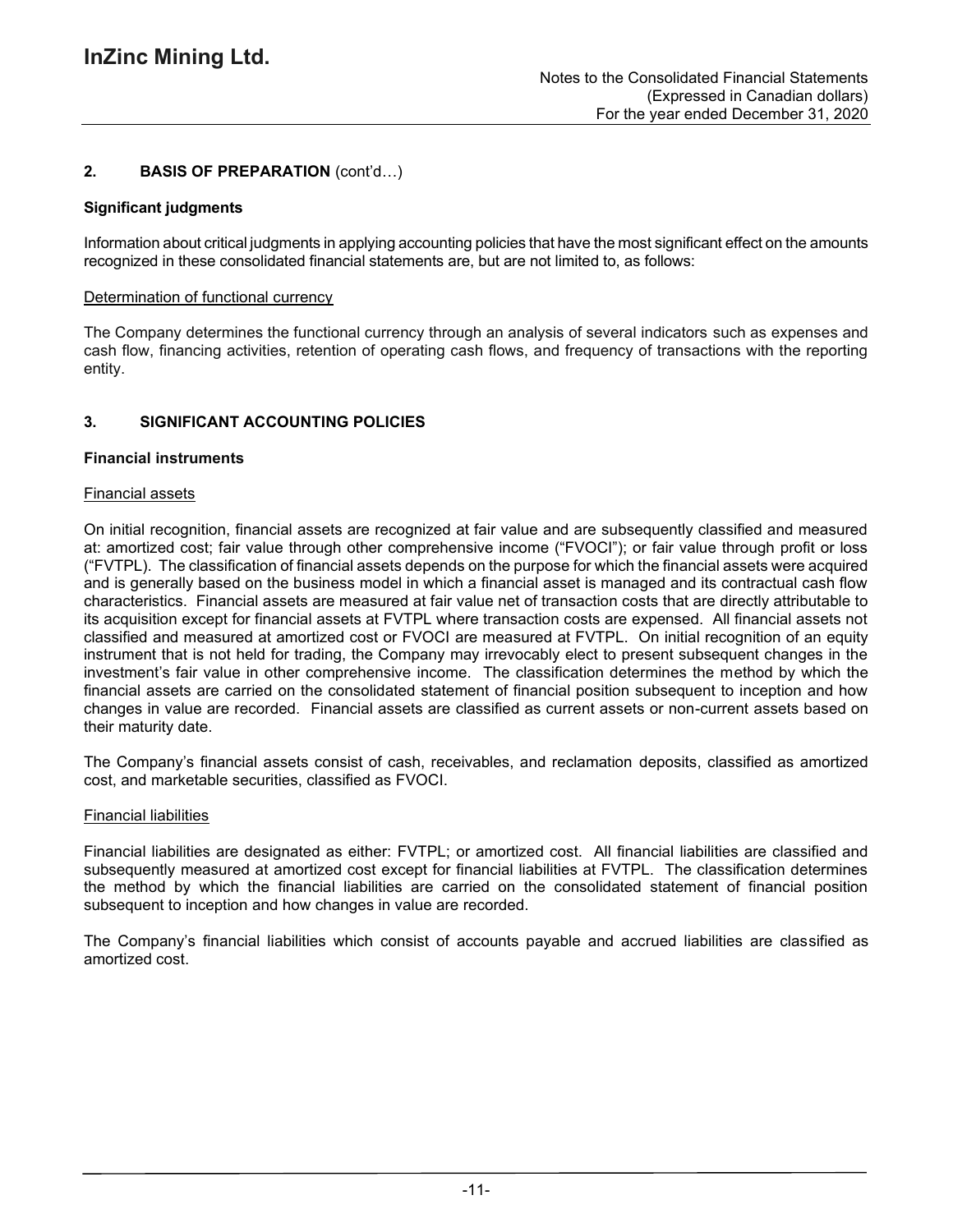**Financial instruments** (cont'd…)

#### Impairment of financial assets

An expected credit loss ("ECL") model applies to financial assets measured at amortized cost, contract assets and debt investments at FVOCI, but not to investments in equity instruments. The ECL model requires a loss allowance to be recognized based on expected credit losses. The estimated present value of future cash flows associated with the asset is determined and an impairment loss is recognized for the difference between this amount and the carrying amount as follows: the carrying amount of the asset is reduced to estimated present value of the future cash flows associated with the asset, discounted at the financial asset's original effective interest rate, either directly or through the use of an allowance account and the resulting loss is recognized in profit or loss for the period. In a subsequent period, if the amount of the impairment loss related to financial assets measured at amortized cost decreases, the previously recognized impairment loss is reversed through profit or loss to the extent that the carrying amount of the investment at the date the impairment is reversed does not exceed what the amortized cost would have been had the impairment not been recognized. The Company's financial assets measured at amortized cost are subject to the ECL model.

## **Exploration and evaluation assets**

The Company is in the process of exploring its exploration and evaluation assets and has not yet determined whether these properties contain ore reserves that are economically recoverable.

Exploration costs are recognized in profit or loss. Costs incurred before the Company has obtained the legal rights to explore an area of interest are recognized in profit or loss. All costs related to the acquisition of exploration and evaluation assets are capitalized on an individual prospect basis. Amounts received for the sale of exploration and evaluation assets, for option payments and for exploration advances are treated as reductions of the cost of the property, with payments in excess of capitalized costs recognized in profit or loss. Costs for a producing property will be amortized on a unit-of-production method based on the estimated life of the ore reserves. The recoverability of the amounts capitalized for the undeveloped exploration and evaluation assets is dependent upon the determination of economically recoverable ore reserves, confirmation of the Company's interest in the underlying mineral claims, the ability to obtain the necessary financing to complete their development, and future profitable production or proceeds from the disposition thereof.

From time to time, the Company may acquire or dispose of properties pursuant to the terms of option agreements. Due to the fact that property options are exercisable entirely at the discretion of the optionee, the amounts payable or receivable are not recorded. Option payments are recorded as exploration and evaluation asset costs or recoveries when the payments are made or received. When the option payments received exceed the carrying value of the related exploration and evaluation asset then the excess is recognized in profit or loss in the period the option receipt is recognized. Option receipts in the form of marketable securities are recorded at the quoted market price on the day the securities are received.

## **Exploration and evaluation assets – change in accounting policy**

During fiscal 2020, the Company changed its accounting policy with respect to exploration and evaluation expenditures. In prior years the Company's policy was to capitalize by property all costs directly related to the exploration and evaluation of mineral properties classified as exploration and evaluation assets. The Company has elected to change this accounting policy to now charge to operations exploration expenditures as incurred, effective with the presentation of these consolidated financial statements, on a retrospective basis (Note 16).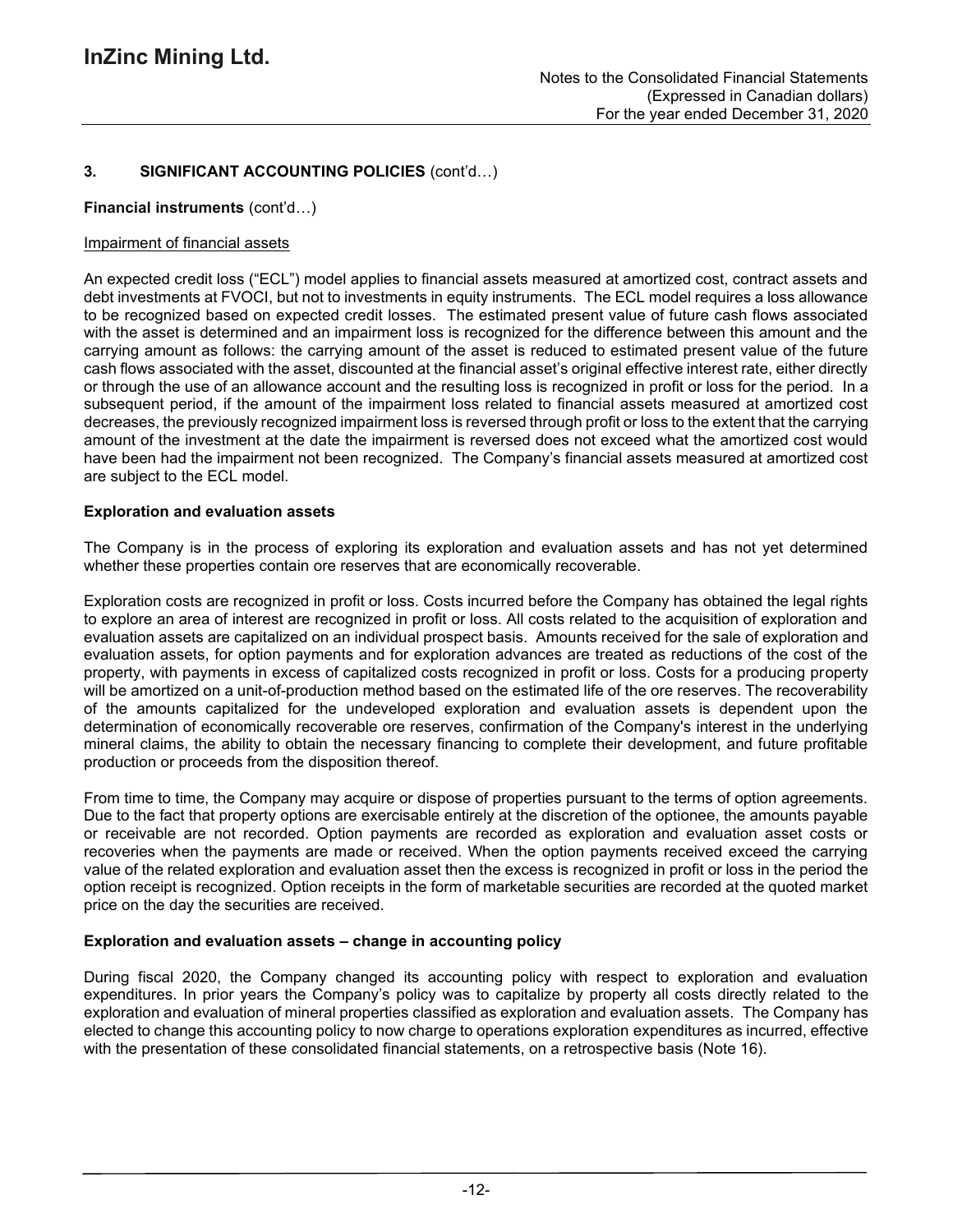#### **Restoration and environmental obligations**

The Company recognizes liabilities for statutory, contractual, constructive or legal obligations associated with the retirement of long-term assets, when those obligations result from the acquisition, construction, development or normal operation of the assets. The net present value of future restoration cost estimates arising from the decommissioning of plant and other site preparation work is capitalized to exploration and evaluation assets along with a corresponding increase in the restoration provision in the period incurred. Discount rates using a pre-tax rate that reflect the time value of money are used to calculate the net present value. The restoration asset will be depreciated on the same basis as other mining assets.

The Company's estimates of restoration costs could change as a result of changes in regulatory requirements, discount rates and assumptions regarding the amount and timing of the future expenditures. These changes are recorded directly to the related asset with a corresponding entry to the restoration provision. The Company's estimates are reviewed annually for changes in regulatory requirements, discount rates, effects of inflation and changes in estimates.

Changes in the net present value, excluding changes in amount and timing of the Company's estimates of reclamation costs, are charged to profit or loss.

The net present value of restoration costs arising from subsequent site damage that is incurred on an ongoing basis during production are charged to profit or loss in the period incurred.

The Company has no restoration and environmental obligations for the years presented.

#### **Impairment of assets**

The carrying amount of the Company's assets (which includes exploration and evaluation assets) is reviewed at each reporting date to determine whether there is any indication of impairment. If such indication exists, the recoverable amount of the asset is estimated in order to determine the extent of the impairment loss. An impairment loss is recognized whenever the carrying amount of an asset or its cash generating unit exceeds its recoverable amount. Impairment losses are recognized in profit or loss.

The recoverable amount of assets is the greater of an asset's fair value less cost to sell and value in use. In assessing value in use, the estimated future cash flows are discounted to their present value using a pre-tax discount rate that reflects the current market assessments of the time value of money and the risks specific to the asset. For an asset that does not generate cash inflows largely independent of those from other assets, the recoverable amount is determined for the cash-generating unit to which the asset belongs.

An impairment loss is only reversed if there is an indication that the impairment loss may no longer exist and there has been a change in the estimates used to determine the recoverable amount, however, not to an amount higher than the carrying amount that would have been determined had no impairment loss been recognized in previous years.

Assets that have an indefinite useful life are not subject to amortization and are tested annually for impairment.

#### **Share capital**

Financial instruments issued by the Company are classified as equity only to the extent that they do not meet the definition of a financial liability or financial asset. The Company's common shares, share purchase warrants, and stock options are classified as equity instruments.

Incremental costs directly attributable to the issue of new shares or options are recognized as a deduction from equity, net of tax.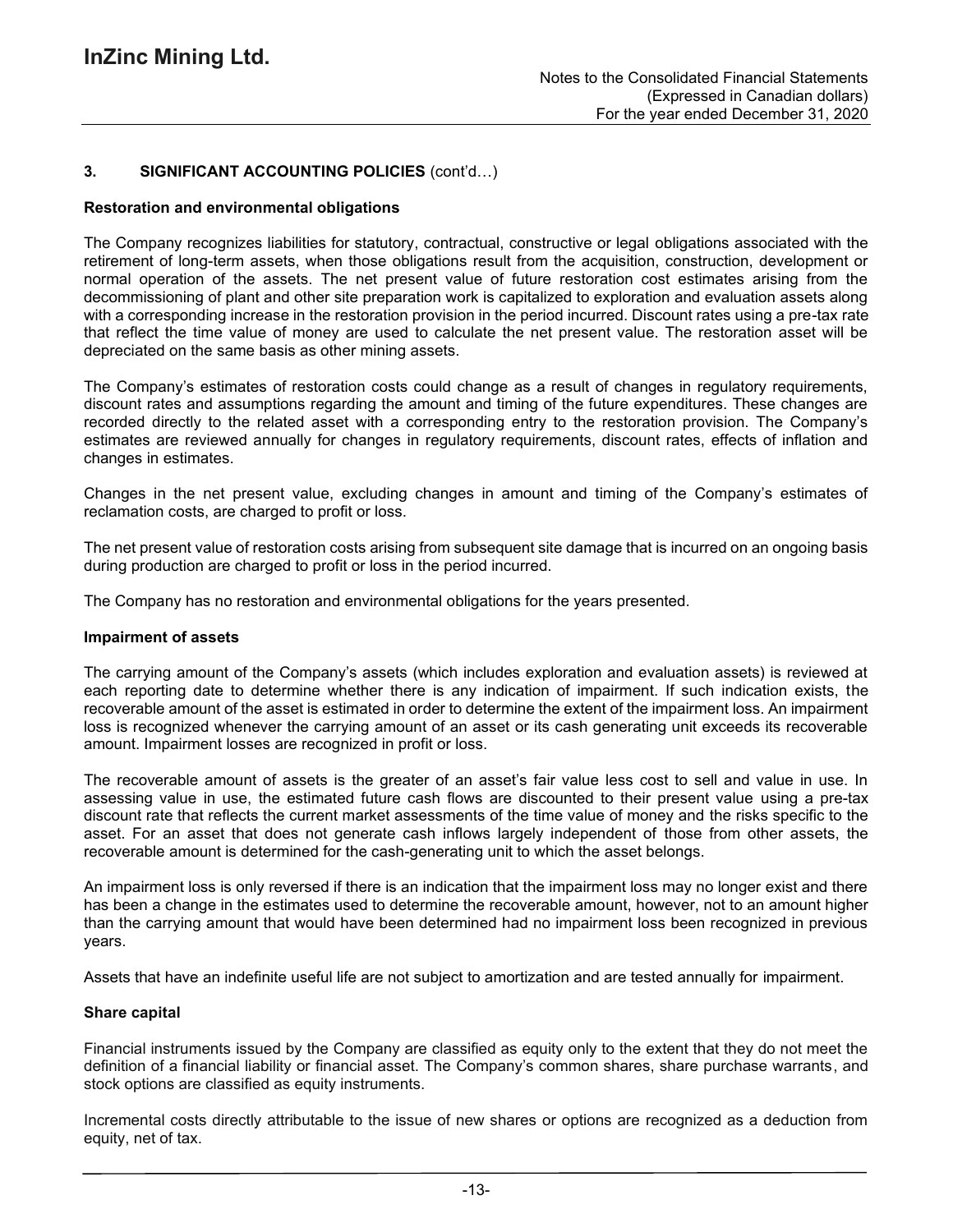**Share capital** (cont'd…)

## Valuation of equity units issued in private placements

The Company has adopted a residual value method with respect to the measurement of shares and warrants issued as private placement units. The residual value method first allocates value to the more easily measurable component based on fair value and then the residual value, if any, to the less easily measurable component.

The fair value of the common shares issued in private placements was determined to be the more easily measurable component and were valued at their fair value, as determined by the closing price on the issuance date, the balance, if any, was allocated to the attached warrants. Any fair value attributed to the warrants is recorded to reserves. If the warrants expire unexercised, the value attributed to the warrants is transferred to share capital.

#### Share-based compensation

The Company uses the fair value based method of accounting for stock options granted to employees and directors and for compensatory warrants. Under this method, the fair value of the stock options and compensatory warrants are determined using the Black-Scholes option pricing model. The fair value of stock options is recognized to expense over the vesting period, and the fair value of compensatory warrants is recognized as share issuance costs, with the offsetting credit to reserves. If the stock options or warrants are exercised, the proceeds are credited to share capital and the fair value of the options or warrants exercised are reclassified from reserves to share capital. If stock options expire unexercised, the value attributed to the options is transferred to deficit.

#### **Basic and diluted loss per share**

Basic earnings (loss) per share is computed by dividing net earnings (loss) available to common shareholders by the weighted average number of shares outstanding during the reporting period. Diluted earnings (loss) per share is computed similar to basic earnings (loss) per share except that the weighted average shares outstanding are increased to include additional shares for the assumed exercise of stock options and warrants, if dilutive. The number of additional shares is calculated by assuming that outstanding stock options and warrants were exercised and that the proceeds from such exercises were used to acquire common stock at the average market price during the reporting periods. Options and warrants were excluded from diluted loss per share as they proved to be antidilutive.

#### **Income taxes**

#### Current income tax

Current income tax assets and liabilities for the current period are measured at the amount expected to be recovered from or paid to the taxation authorities. The tax rates and tax laws used to compute the amount are those that are enacted or substantively enacted, at the reporting date, in the country where the Company operates and generates taxable income.

#### Deferred tax

Deferred taxes are recognized in respect of temporary differences at the reporting date between the tax bases of assets and liabilities and their carrying amounts for financial reporting purposes. Deferred tax assets and liabilities are measured at the tax rates that are expected to apply to the year when the asset is realized or the liability is settled, based on tax rates (and tax laws) that have been enacted or substantively enacted by the end of the reporting period. Deferred tax assets and deferred tax liabilities are offset, if a legally enforceable right exists to set off current tax assets against current income tax liabilities and the deferred taxes relate to the same taxable entity and the same taxation authority.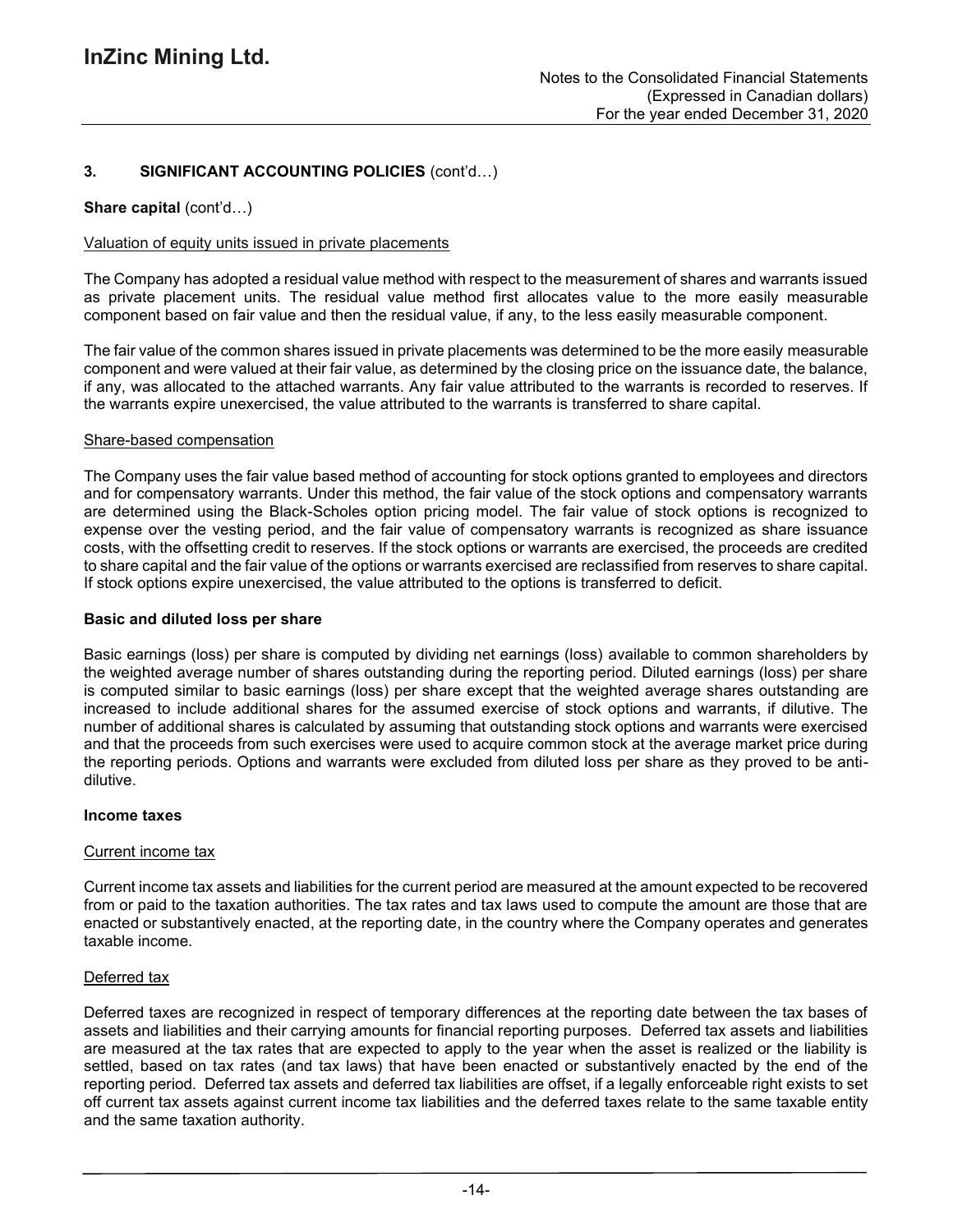**Income taxes** (cont'd…)

## Deferred tax (cont'd...)

The carrying amount of deferred tax assets is reviewed at the end of each reporting period and recognized only to the extent that it is probable that sufficient taxable profit will be available to allow all or part of the deferred tax asset to be utilized. The Company has not recognized any deferred tax assets for the years presented.

## **4. CASH**

Cash is comprised as follows:

|                                                                              |   | <b>December</b><br>31, 2020 | December<br>31, 2019 |
|------------------------------------------------------------------------------|---|-----------------------------|----------------------|
| Cash in Canadian financial institutions<br>Cash in US financial institutions | S | 269,063<br>1,151            | 426,196<br>4,950     |
|                                                                              | S | 270.214                     | 431,146              |

## **5. RECEIVABLES**

Receivables are comprised as follows:

|                       | <b>December</b><br>31, 2020 | December<br>31, 2019 |     |       |
|-----------------------|-----------------------------|----------------------|-----|-------|
| <b>GST receivable</b> |                             | 1,355                |     | 2,242 |
|                       |                             | 1,355                | -JD | 2,242 |

## **6. MARKETABLE SECURITIES**

As at December 31, 2020 the fair market value of the securities held was \$291 (2019 - \$291).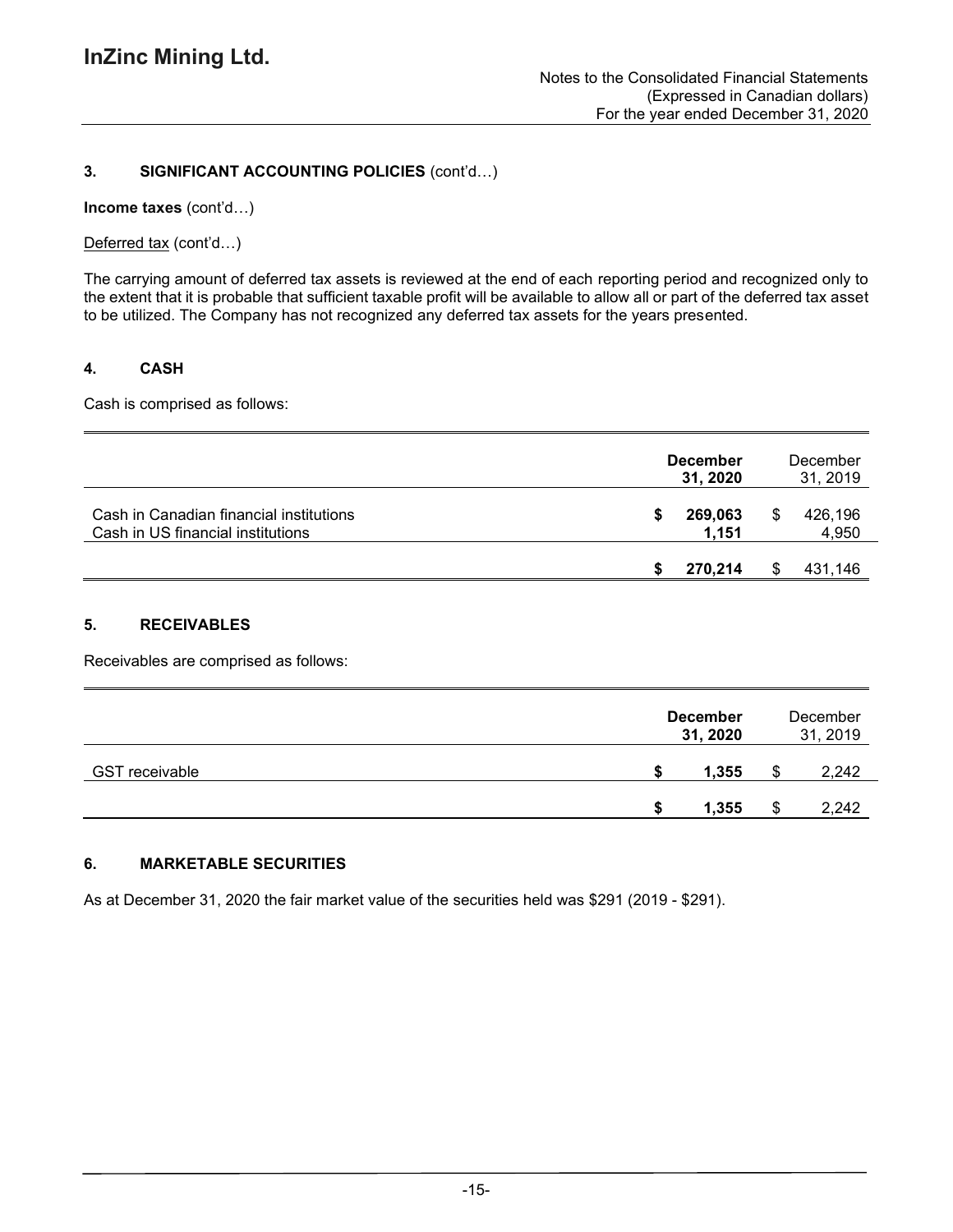## **7. EXPLORATION AND EVALUATION ASSETS**

Title to exploration and evaluation assets involves inherent risks due to difficulties of determining the validity of certain mineral claims and leases as well as the potential for problems arising from the frequently ambiguous conveyancing history characteristic of many exploration and evaluation assets. The Company has investigated the titles to its exploration and evaluation assets and, to the best of its knowledge, the titles are in good standing.

|                                         |    | <b>West Desert</b> | <b>PX</b>    |    | Indy    |    | Total    |
|-----------------------------------------|----|--------------------|--------------|----|---------|----|----------|
| Balance, December 31, 2018              | \$ | 394,127            | \$<br>35,066 | \$ | 148,763 | \$ | 577,956  |
| Additions during the year:              |    |                    |              |    |         |    |          |
| Cash payments                           |    |                    |              |    | 25,000  |    | 25,000   |
| Shares issued                           |    |                    |              |    | 12,000  |    | 12,000   |
|                                         |    |                    |              |    | 37,000  |    | 37,000   |
| Balance, December 31, 2019              |    | 394,127            | 35,066       |    | 185,763 |    | 614,956  |
| Additions during the year:              |    |                    |              |    |         |    |          |
| Cash payments                           |    |                    |              |    | 25,000  |    | 25,000   |
| Shares issued                           |    |                    |              |    | 8.000   |    | 8,000    |
|                                         |    |                    |              |    | 33,000  |    | 33,000   |
| Write-off of exploration and evaluation |    |                    |              |    |         |    |          |
| asset                                   |    |                    | (35,066)     |    |         |    | (35,066) |
| Total, December 31, 2020                | S  | 394,127            | \$           | S  | 218,763 | S  | 612,890  |

#### **West Desert property**

The Company holds a 100% interest in various mining claims and a mineral lease referred to as the West Desert property ("West Desert"), located in Utah, USA. The property is subject to a 1.5% net smelter returns royalty ("NSR") and a future cash payment of \$1,000,000, upon the completion of a financing necessary to bring West Desert into production.

## **PX property**

The Company held a 100% interest in various mining claims referred to as the PX property ("PX"), located in Utah, USA. During the year ended December 31, 2020, management decided to discontinue exploration on PX and, accordingly, wrote off the carrying value of \$35,066.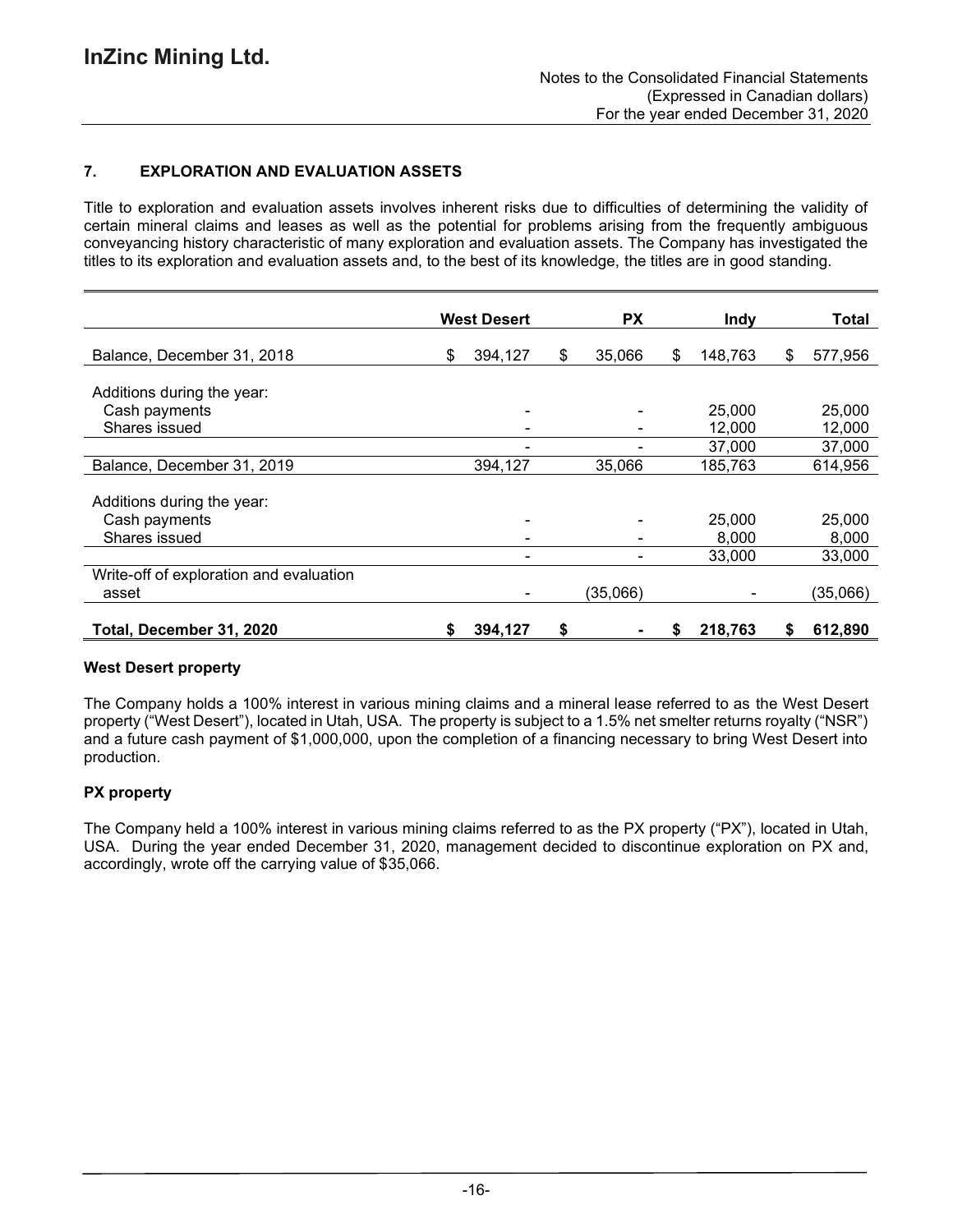## **7. EXPLORATION AND EVALUATION ASSETS** (cont'd…)

#### **Indy property**

On October 17, 2016, subsequently amended April 2, 2020, the Company entered into an option agreement with Pac Shield Resources Inc. ("PSR"), a private British Columbia company, to acquire a 100% interest in and to certain mineral claims located in the central British Columbia referred to as the Indy Property ("Indy").

To acquire Indy, the Company must make cash payments totaling \$315,000, issue a total of 2,400,000 common shares, and complete work commitments of \$2,600,000, as follows:

|                              | <b>Acquisition</b><br>in cash |         | <b>Acquisition</b><br>in shares |                |
|------------------------------|-------------------------------|---------|---------------------------------|----------------|
| January 31, 2017 (completed) | \$                            | 30,000  | 200,000                         | \$             |
| January 31, 2018 (completed) |                               | 25,000  | 200,000                         | 75,000         |
| January 31, 2019 (completed) |                               | 25,000  | 300,000                         | 200,000        |
| January 31, 2020 (completed) |                               | 25,000  | 400,000                         | 325,000        |
| January 31, 2021 (Note 17)   |                               | 35,000  | 400.000                         | 350,000        |
| January 31, 2022             |                               | 50,000  | 400.000                         | 400,000        |
| January 31, 2023             |                               | 125.000 | 500,000                         | 1,250,000      |
|                              | \$                            | 315,000 | 2,400,000                       | 2,600,000<br>S |

In addition, a \$500,000 cash payment and the issuance of 500,000 shares of the Company will be made to PSR if the Company files a technical report establishing a 500,000,000 pound zinc resource on the property. A further \$500,000 cash payment will be made to PSR should the Company file a technical report establishing a 750,000,000 pound zinc resource on the property.

The property is subject to a 1.0% NSR held by PSR (the "PSR NSR") and a 1.5% NSR held by Kerry Curtis, nonexecutive Chairman of the Board and a director of the Company and a director and the controlling shareholder of PSR. On exercise of the option and prior to completion of a feasibility study on the property, the Company has the right to purchase the PSR NSR for \$1,500,000.

#### Exploration and evaluation expenditures

Exploration and evaluation expenditures for the year ended December 31, 2020 are as follows:

|                                   | <b>West Desert</b> | <b>PX</b> | <b>Indy</b> | Total     |
|-----------------------------------|--------------------|-----------|-------------|-----------|
| Analytical                        | \$<br>222          | \$<br>-   | \$          | \$<br>222 |
| Claims maintenance                | 51,431             |           | 500         | 51,931    |
| Communication                     | 1,121              |           |             | 1,121     |
| Equipment and supplies            | 7,736              |           | 509         | 8,245     |
| Personnel                         | 6,439              |           | 6,000       | 12,439    |
| Room and board                    | 1,830              |           | 6,774       | 8,604     |
| Travel                            |                    |           | 579         | 579       |
|                                   | 68,779             |           | 14,362      | 83,141    |
| BC mineral exploration tax credit |                    | -         | (94, 261)   | (94,261)  |
| Total, December 31, 2020          | \$<br>68,779       | \$        | (79, 899)   | (11, 120) |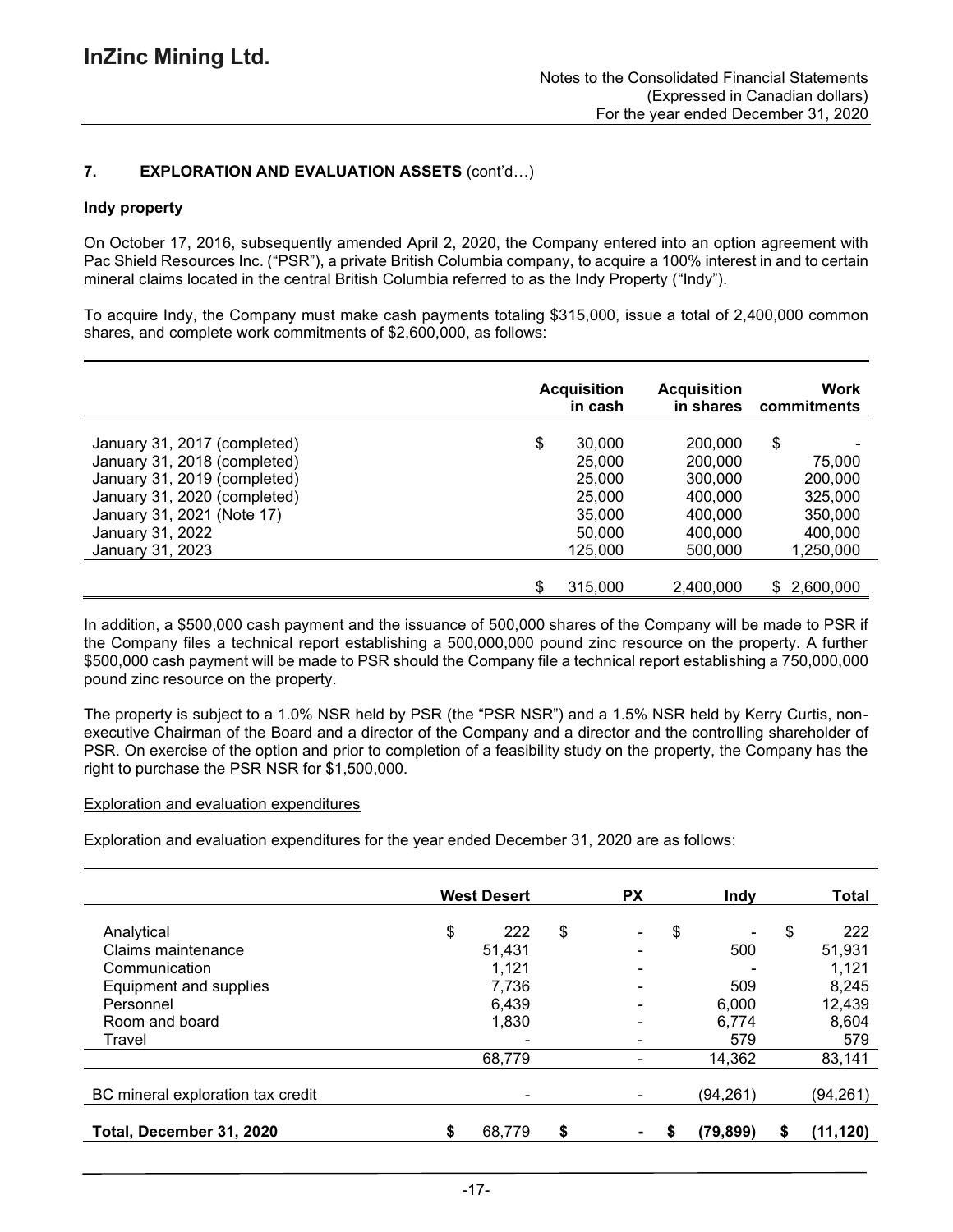## **7. EXPLORATION AND EVALUATION ASSETS** (cont'd…)

Exploration and evaluation expenditures (cont'd…)

Exploration and evaluation expenditures for the year ended December 31, 2019 are as follows:

|                                   | <b>West Desert</b> |    | <b>PX</b> |    | Indy       | Total         |
|-----------------------------------|--------------------|----|-----------|----|------------|---------------|
|                                   |                    | \$ |           |    | 35,416     | \$<br>35,416  |
| Air support                       | \$                 |    |           | \$ |            |               |
| Analytical                        |                    |    |           |    | 18,447     | 18,447        |
| Claims maintenance                | 48,265             |    | 11,843    |    |            | 60,108        |
| Communication                     | 1,433              |    |           |    | 1,843      | 3.276         |
| Drilling                          |                    |    |           |    | 75,230     | 75,230        |
| Engineering                       |                    |    |           |    | 14,035     | 14,035        |
| Equipment and supplies            | 5,709              |    |           |    | 17.516     | 23,225        |
| Geochemistry                      |                    |    |           |    | 3,400      | 3,400         |
| Personnel                         | 2,388              |    |           |    | 117,389    | 119,777       |
| Room and board                    | 1,258              |    |           |    | 28,156     | 29,414        |
| Travel                            |                    |    |           |    | 2,772      | 2,772         |
|                                   | 59,053             |    | 11,843    |    | 314,204    | 385,100       |
|                                   |                    |    |           |    |            |               |
| BC mineral exploration tax credit |                    |    |           |    | (197, 910) | (197,910)     |
| Total, December 31, 2019          | \$<br>59,053       | S  | 11,843    | S  | 116,294    | \$<br>187,190 |

#### **Reclamation deposits**

As at December 31, 2020, the Company has reclamation deposits of \$120,853 (2019 - \$123,461) to cover potential disturbances on West Desert and has reclamation deposits of \$40,000 (2019 - \$40,000) to cover potential disturbances on Indy.

## **8. ACCOUNTS PAYABLE AND ACCRUED LIABILITIES**

Accounts payable and accrued liabilities are comprised of the following:

|                                                                        | <b>December</b><br>31, 2020     |     | December<br>31, 2019     |
|------------------------------------------------------------------------|---------------------------------|-----|--------------------------|
| Trade payables<br><b>Accrued liabilities</b><br>Due to related parties | \$<br>27,227<br>22,000<br>1,050 | \$  | 9,771<br>20,000<br>1,147 |
|                                                                        | 50,277                          | \$. | 30,918                   |

## **9. SHARE CAPITAL AND RESERVES**

## **Authorized share capital**

The Company has authorized share capital of unlimited common shares without par value.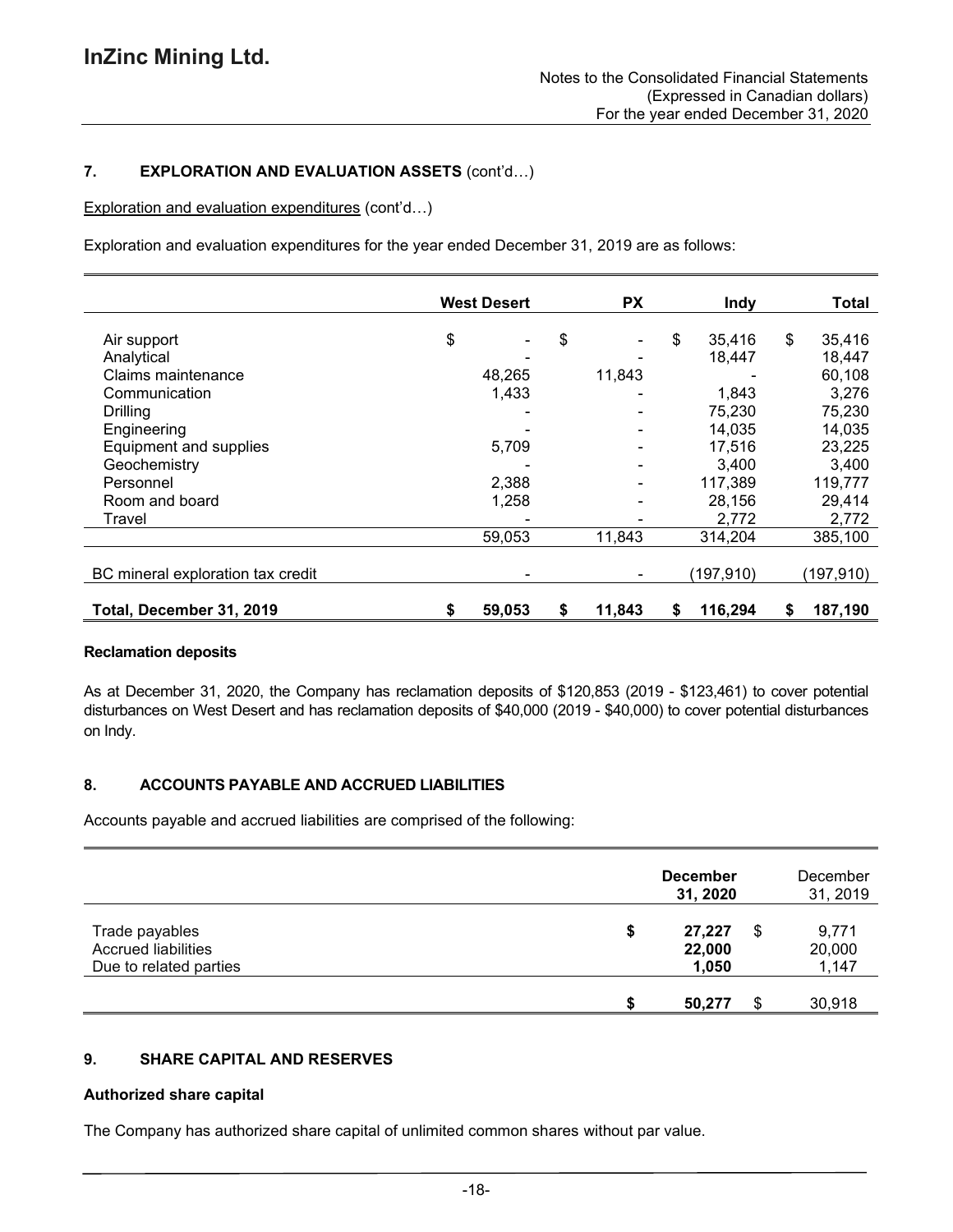## **9. SHARE CAPITAL AND RESERVES** (cont'd…)

## **Issued share capital**

During the year ended December 31, 2020, the Company issued:

i. 400,000 common shares, valued at \$8,000, pursuant to the Indy option agreement (Note 7).

During the year ended December 31, 2019, the Company issued:

- i. 5,500,000 units at a price of \$0.05 per unit by way of a private placement for total proceeds of \$275,000. Each unit was comprised of one common share and one-half of one share purchase warrant, which entitles the holder of each whole warrant to acquire an additional common share of the Company at a price of \$0.10 per common share, for a period of 24 months from the date of issue. The 2,750,000 warrants were valued at \$41,250. The Company paid a total of \$37,325 in cash for finder and legal fees and issued 330,000 warrants, valued at \$5,485. The agent's warrants entitle the holder of each whole warrant to acquire an additional common share of the Company at a price of \$0.05 per common share, for a period of 24 months from the date of issue; and
- ii. 300,000 common shares, valued at \$12,000, pursuant to the Indy option agreement (Note 7).

## **Stock options**

The Company grants stock options to employees and consultants as compensation for services, pursuant to its incentive Share Option Plan (the "Plan"). Options issued must have an exercise price greater than or equal to the "Discounted Market Price" of the Company's stock on the grant date. Options have a maximum expiry period of up to five years from the grant date and vest at such time as may be determined by the Board of Directors at the date of the grant. Options granted to consultants performing investor relations activities shall vest in stages over a 12 month period with a maximum of one-quarter of the options vesting in any three month period. The number of options that may be issued under the Plan is limited to no more than 10% of the Company's issued and outstanding shares on the grant date.

During the year ended December 31, 2020, the Company granted Nil (2019 - 2,350,000) incentive stock options to directors, officers, and consultants, with various vesting provisions. During the year ended December 31, 2020, the Company expensed \$11,708 (2019 - \$46,428), which was recorded in share-based compensation.

The weighted average fair value of stock options granted during the year ended December 31, 2020 was \$Nil (2019 - \$0.024) per option.

The fair value of stock options granted was estimated using the Black-Scholes option pricing model with weighted average assumptions as follows:

|                                                                                                                        | For the year<br>ended<br><b>December</b><br>31, 2020 | For the year<br>ended<br>December<br>31, 2019 |
|------------------------------------------------------------------------------------------------------------------------|------------------------------------------------------|-----------------------------------------------|
| Risk-free interest rate<br>Expected option life (years)<br>Expected stock price volatility<br>Expected forfeiture rate |                                                      | 1.49%<br>3.0<br>105%                          |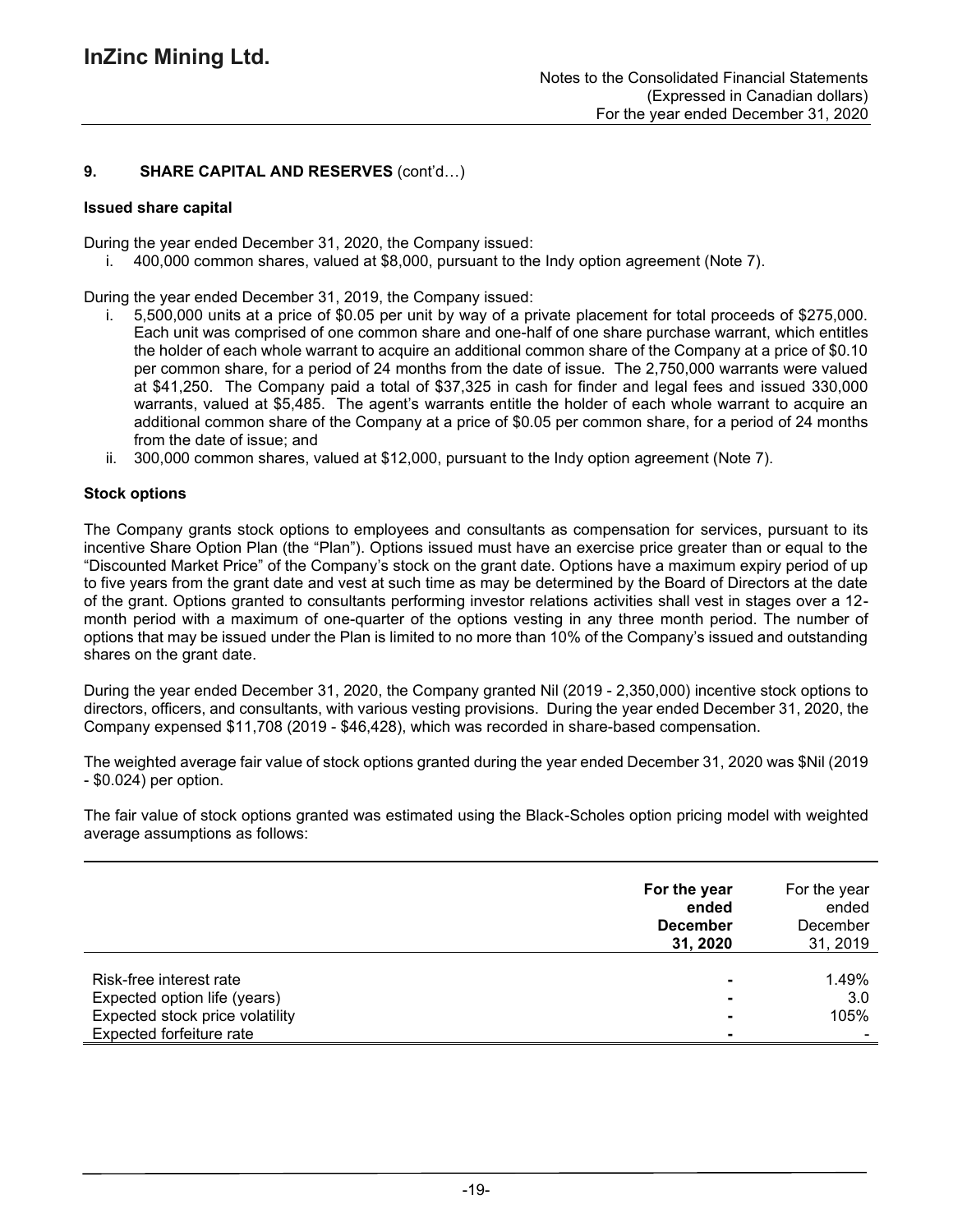## **9. SHARE CAPITAL AND RESERVES** (cont'd…)

**Stock options** (cont'd…)

Option transactions are summarized as follows:

|                                        | Number of<br>options     | Weighted<br>average<br>exercise price |
|----------------------------------------|--------------------------|---------------------------------------|
| Balance - December 31, 2018<br>Granted | 7,130,000<br>2,350,000   | \$<br>0.12<br>0.05                    |
| Balance - December 31, 2019<br>Expired | 9,480,000<br>(2,800,000) | \$<br>0.10<br>0.13                    |
| Balance - December 31, 2020            | 6,680,000                | \$<br>0.09                            |
| Exercisable - December 31, 2020        | 6,680,000                | \$<br>0.09                            |

Options outstanding as at December 31, 2020 are as follows:

| <b>Number of options</b> |    | <b>Exercise price</b> | Expiry date      | <b>Contractual life</b><br>remaining (years) |
|--------------------------|----|-----------------------|------------------|----------------------------------------------|
|                          |    |                       |                  |                                              |
| 200,000                  | \$ | 0.22                  | January 30, 2021 | 0.08(1)                                      |
| 2,650,000                | \$ | 0.09                  | May 31, 2021     | 0.41                                         |
| 500,000                  | \$ | 0.11                  | June 21, 2021    | 0.47                                         |
| 2,350,000                | \$ | 0.05                  | May 30, 2022     | 1.41                                         |
| 980,000                  | S  | 0.12                  | October 11, 2022 | 1.78                                         |
| 6,680,000                |    |                       |                  | $0.96^{(2)}$                                 |

 $<sup>(1)</sup>$  subsequent to year end, expired, unexercised</sup>

<sup>(2)</sup> weighted average

#### **Warrants**

Warrant transactions are summarized as follows:

|                                                   | Number of<br>warrants                   | Weighted<br>average<br>exercise price |
|---------------------------------------------------|-----------------------------------------|---------------------------------------|
| Balance - December 31, 2018<br>Granted<br>Expired | 19,315,600<br>3,080,000<br>(19,315,600) | \$<br>0.15<br>0.09<br>0.15            |
| Balance - December 31, 2019 and 2020              | 3,080,000                               | \$<br>0.09                            |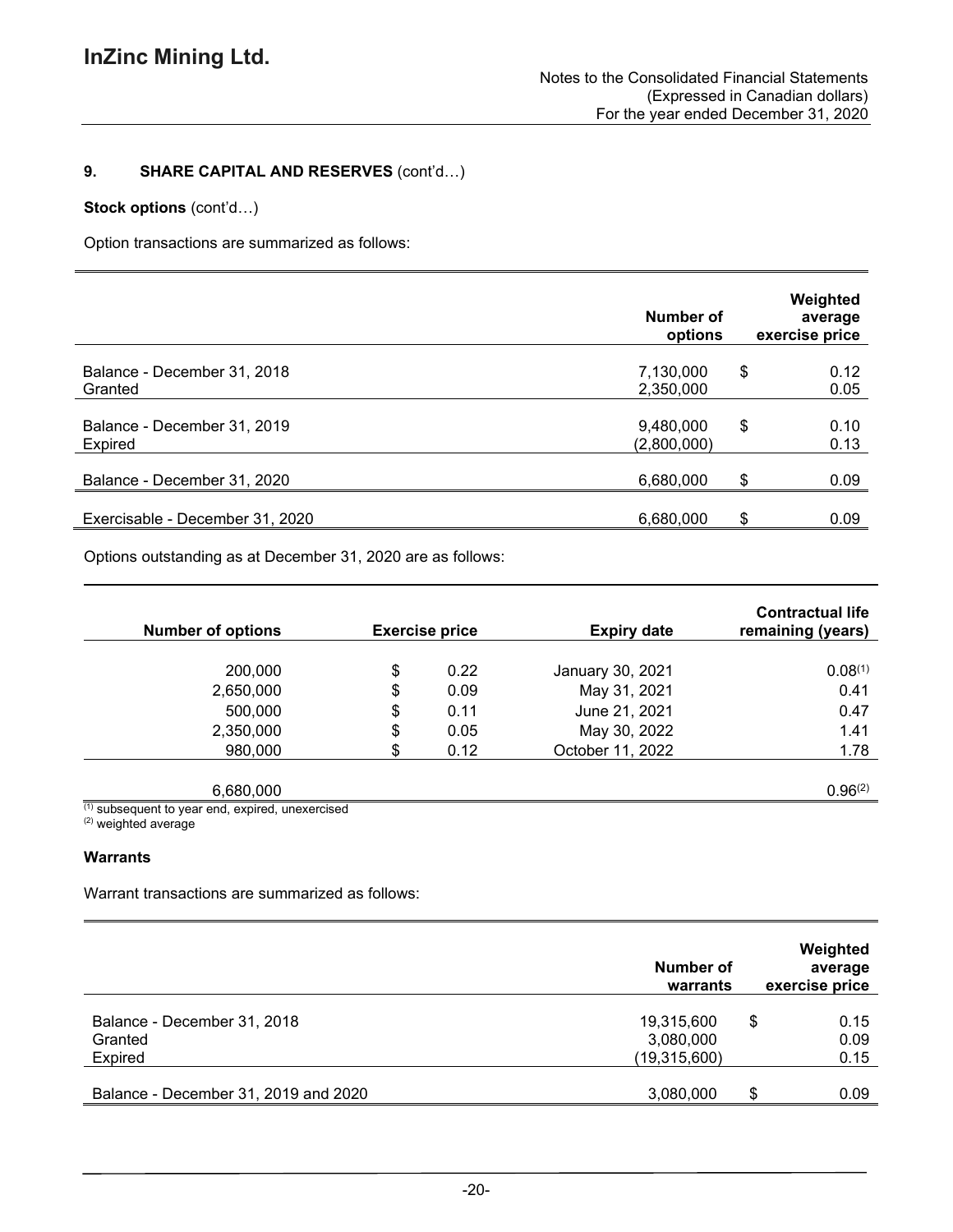## **9. SHARE CAPITAL AND RESERVES** (cont'd…)

#### **Warrants** (cont'd…)

Warrants outstanding as at December 31, 2020 are as follows:

| <b>Number of warrants</b> | <b>Exercise price</b> | <b>Expiry date</b> | <b>Contractual life</b><br>remaining (years) |
|---------------------------|-----------------------|--------------------|----------------------------------------------|
|                           |                       |                    |                                              |
| 2,750,000                 | \$<br>0.10            | May 29, 2021       | 0.41                                         |
| 330,000                   | \$<br>0.05            | May 29, 2021       | 0.41                                         |
|                           |                       |                    |                                              |
| 3,080,000                 |                       |                    | $0.41^{(1)}$                                 |
| $(1)$ $\cdots$ $\cdots$   |                       |                    |                                              |

(1) weighted average

## **10. RELATED PARTY TRANSACTIONS**

The Company defines key management personnel as its directors and officers. The Company entered into the following transactions with key management personnel:

|                                               | For the year<br>ended<br>December 31,<br>2020 |     | For the year<br>ended<br>December 31,<br>2019 |  |  |
|-----------------------------------------------|-----------------------------------------------|-----|-----------------------------------------------|--|--|
| Professional fees<br>Share-based compensation | \$<br>12,000<br>7,489                         | \$  | 19,500<br>28,841                              |  |  |
|                                               | 19,489                                        | \$. | 48,341                                        |  |  |

As at December 31, 2020, included in accounts payable and accrued liabilities are amounts owing to related parties of \$1,050 (2019 - \$1,147).

## **11. SUPPLEMENTAL DISCLOSURE WITH RESPECT TO CASH FLOWS**

For the year ended December 31, 2020, the Company's significant non-cash transactions consisted of:

- i. shares issued for acquisition of exploration and evaluation assets of \$8,000; and
- ii. allocation of expired options from reserves to deficit of \$256,915.

For the year ended December 31, 2019, the Company's significant non-cash transactions consisted of:

- i. shares issued for acquisition of exploration and evaluation assets of \$12,000;
- ii. fair value of warrants issued as finder's fees of \$5,485;
- iii. change in fair market value of marketable securities of \$479;
- iv. allocation of expired warrants from reserves to share capital of \$153,241; and
- v. allocation of fair value of warrants issued in private placement from share capital to reserves of \$41,250.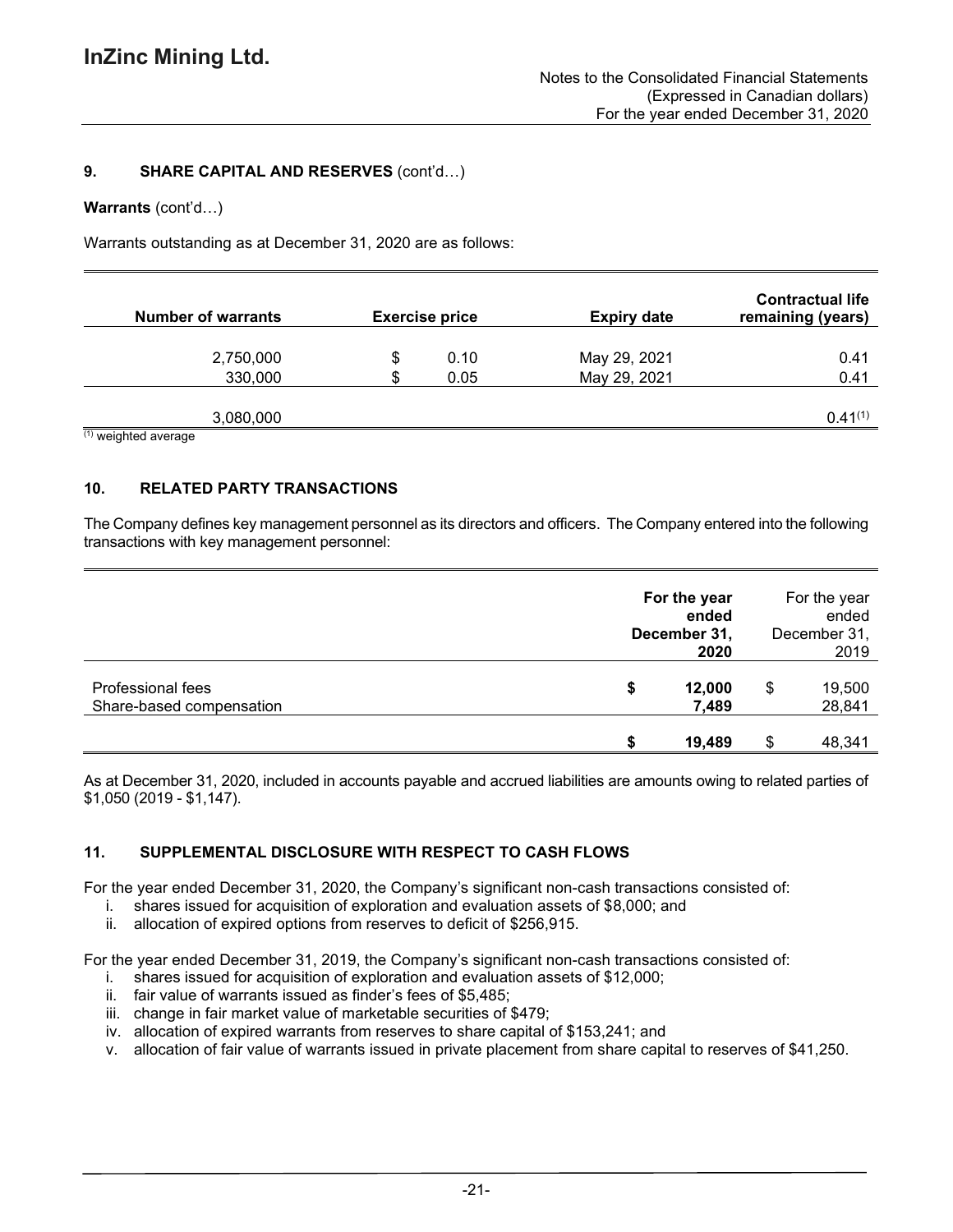## **12. SEGMENTED INFORMATION**

The Company operates in one industry segment being the acquisition and exploration of mineral exploration and evaluation assets. The total assets attributable to the geographical locations relate primarily to exploration and evaluation assets and are all located as follows:

| <b>December 31, 2020</b>          | <b>United States</b> |                      |  | Canada  | Total |         |
|-----------------------------------|----------------------|----------------------|--|---------|-------|---------|
| Exploration and evaluation assets | \$                   | 394.127              |  | 218,763 |       | 612,890 |
| December 31, 2019                 |                      | <b>United States</b> |  | Canada  |       | Total   |
| Exploration and evaluation assets |                      | 429,193              |  | 185,763 |       | 614,956 |

## **13. FINANCIAL INSTRUMENTS AND RISK MANAGEMENT**

Financial instruments measured at fair value are classified into one of three levels in the fair value hierarchy according to the relative reliability of the inputs used to estimate the fair values. The three levels of the fair value hierarchy are:

- Level 1 Unadjusted quoted prices in active markets for identical assets or liabilities;
- Level 2 Inputs other than quoted prices that are observable for the asset or liability either directly or indirectly; and
- Level 3 Inputs that are not based on observable market data.

Marketable securities are measured at fair value using level 1 inputs. The fair value of cash, receivables, reclamation deposits, and accounts payable and accrued liabilities approximates their carrying values.

#### **Financial risk factors**

The Company is exposed to a variety of financial risks by virtue of its activities including credit, liquidity, interest rate, foreign currency, and price risk.

#### Credit risk

The Company is exposed to industry credit risks arising from its cash holdings and receivables. The Company manages credit risk by placing cash with major Canadian financial institutions. The Company's receivables are due from the Federal Government of Canada. Management believes that credit risk related to these amounts is nominal.

#### Liquidity risk

Liquidity risk is the risk that the Company will not have sufficient funds to meet its financial obligations when they are due. To manage liquidity risk, the Company reviews additional sources of capital and financing to continue its operations and discharge its commitments as they become due.

#### Interest rate risk

Interest rate risk is the risk that the fair value of future cash flows of a financial instrument will fluctuate because of changes in market interest rates. The Company is not exposed to interest rate risk as it does not have any significant financial instruments with interest rates, with the exception of cash. Interest earned on cash is based on prevailing bank account interest rates, which may fluctuate. A 1% change in interest rates would result in a nominal difference for the year ended December 31, 2020.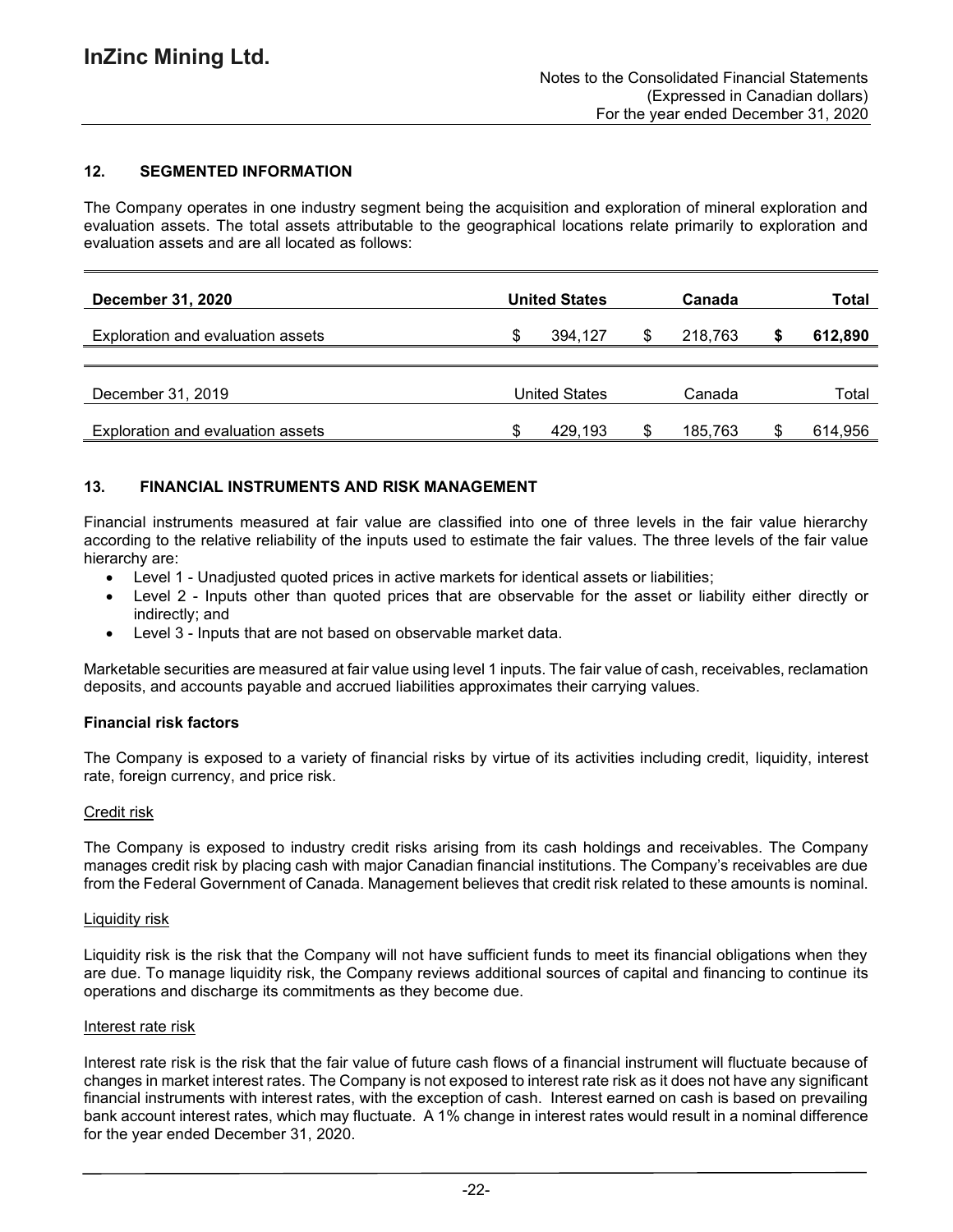## **13. FINANCIAL INSTRUMENTS AND RISK MANAGEMENT** (cont'd…)

#### Foreign currency risk

The Company is exposed to foreign currency risk on fluctuations related to cash and accounts payables and accrued liabilities that are denominated in United States Dollars. A 10% change in foreign exchange rates would result in a nominal difference for the year ended December 31, 2020.

#### Price risk

The Company has limited exposure to price risk with respect to commodity and equity prices. Equity price risk is defined as the potential adverse impact on the Company's earnings due to movements in individual equity prices or general movements in the level of the stock market. Commodity price risk is defined as the potential adverse impact on earnings and economic value due to commodity price movements and volatilities.

## **14. CAPITAL MANAGEMENT**

The Company manages its capital structure and makes adjustments to it, based on the funds available to the Company, in order to support the acquisition and exploration of exploration and evaluation assets. The Board of Directors does not establish quantitative return on capital criteria for management, but rather relies on the expertise of the Company's management to sustain future development of the business. The Company defines capital that it manages as share capital, options and warrants.

The properties in which the Company currently has an interest are in the exploration stage, as such the Company has historically relied on the equity markets to fund its activities.

The Company will continue to assess new properties and seek to acquire an interest in additional properties if it feels there is sufficient geologic or economic potential and if it has adequate financial resources to do so.

Management reviews its capital management approach on an ongoing basis and believes that this approach, given the relative size of the Company, is reasonable. The Company is not subject to externally imposed capital restrictions.

There has been no significant change in the Company's objectives, policies, and processes for managing its capital during the year ended December 31, 2020.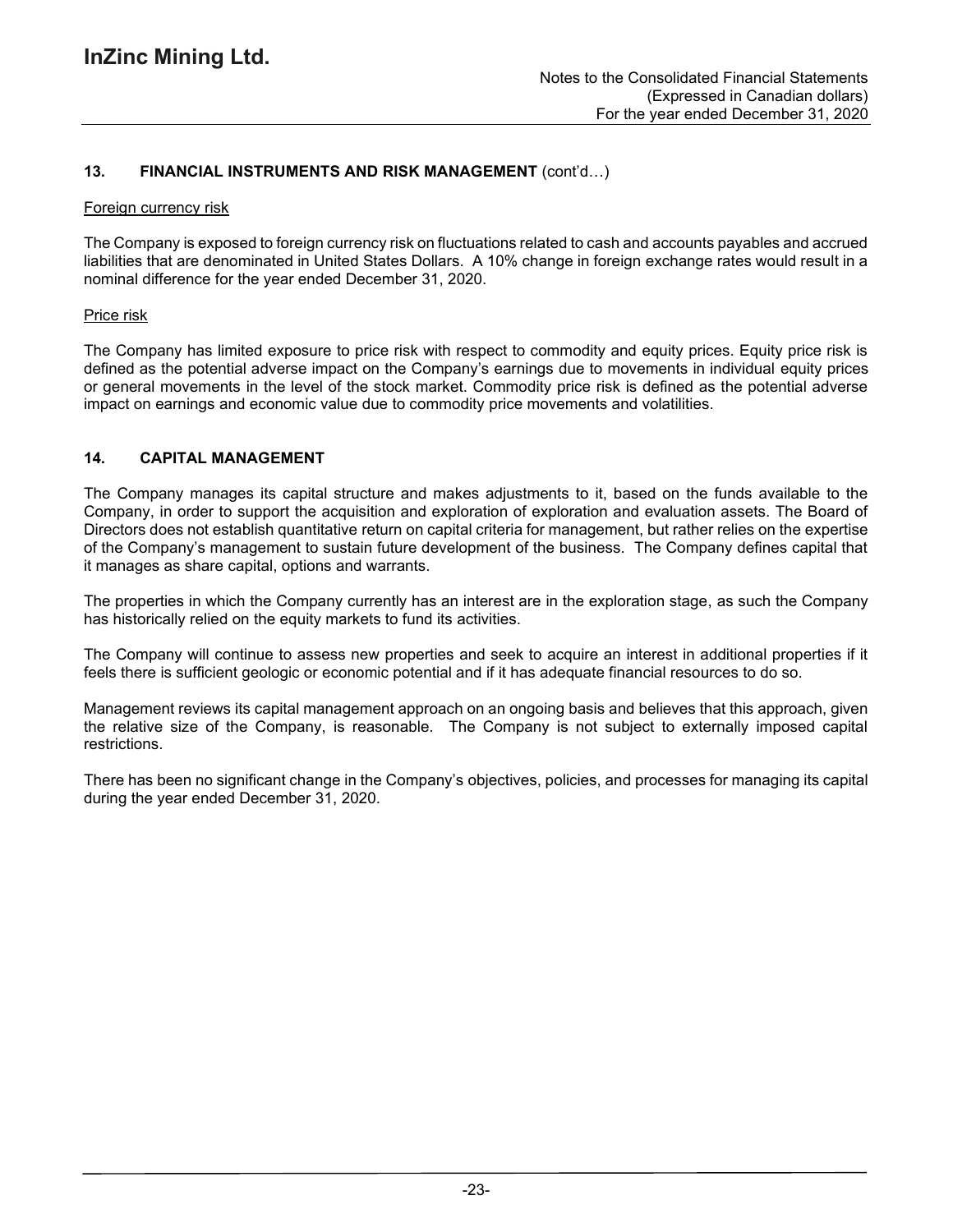## **15. INCOME TAXES**

A reconciliation of income taxes at statutory rates is as follows:

|                                                                                                | For the year<br>ended<br>December 31,<br>2020 | For the year<br>ended<br>December 31,<br>2019<br>(Restated –<br>Notes 3 and 16) |           |  |
|------------------------------------------------------------------------------------------------|-----------------------------------------------|---------------------------------------------------------------------------------|-----------|--|
| Loss for the year before income tax                                                            | \$<br>(202, 101)                              | \$                                                                              | (414,948) |  |
| Expected income tax recovery<br>Change in statutory and foreign taxes, foreign exchange rates, | (55,000)                                      |                                                                                 | (112,000) |  |
| and other                                                                                      | 63,000                                        |                                                                                 | 4,000     |  |
| Permanent differences                                                                          | 3,000                                         |                                                                                 | (38,000)  |  |
| Share issue cost                                                                               |                                               |                                                                                 | (10,000)  |  |
| Adjustment to prior year provision vs tax authority assessment                                 | 10,000                                        |                                                                                 | 73,000    |  |
| Change in unrecognized deductible temporary differences                                        | (21,000)                                      |                                                                                 | 83,000    |  |
| Total income tax (recovery)                                                                    | \$                                            |                                                                                 |           |  |

The significant components of the Company's deferred tax assets that have not been included on the consolidated statement of financial position are as follows:

|                                                | 2020           |   | 2019        |  |
|------------------------------------------------|----------------|---|-------------|--|
| Deferred tax assets:                           |                |   |             |  |
| Exploration and evaluation assets              | 3,467,000      | S | 3,529,000   |  |
| Property and equipment                         | 30,000         |   | 30,000      |  |
| Share issue costs                              | 20,000         |   | 36,000      |  |
| Non-capital losses available for future period | 1,391,000      |   | 1,334,000   |  |
|                                                | 4,908,000      |   | 4,929,000   |  |
| Unrecognized deferred tax assets               | (4,908,000)    |   | (4,929,000) |  |
|                                                | $\blacksquare$ |   |             |  |

Tax attributes are subject to review and potential adjustment by tax authorities.

The Company has non-capital losses of approximately \$5,162,000 available to offset against taxable income in future years, which if unutilized will expire through 2040 and share issue costs of approximately \$75,000 available to offset against taxable income in future years, which if unutilized will expire through 2023. Subject to certain restrictions, the Company also has resource exploration expenditures of approximately \$13,726,000 available to offset taxable income in future years. Deferred tax benefits that may arise as a result of these losses, resource deductions and other tax assets have not been recognized in these consolidated financial statements due to a lack of probability of their realization.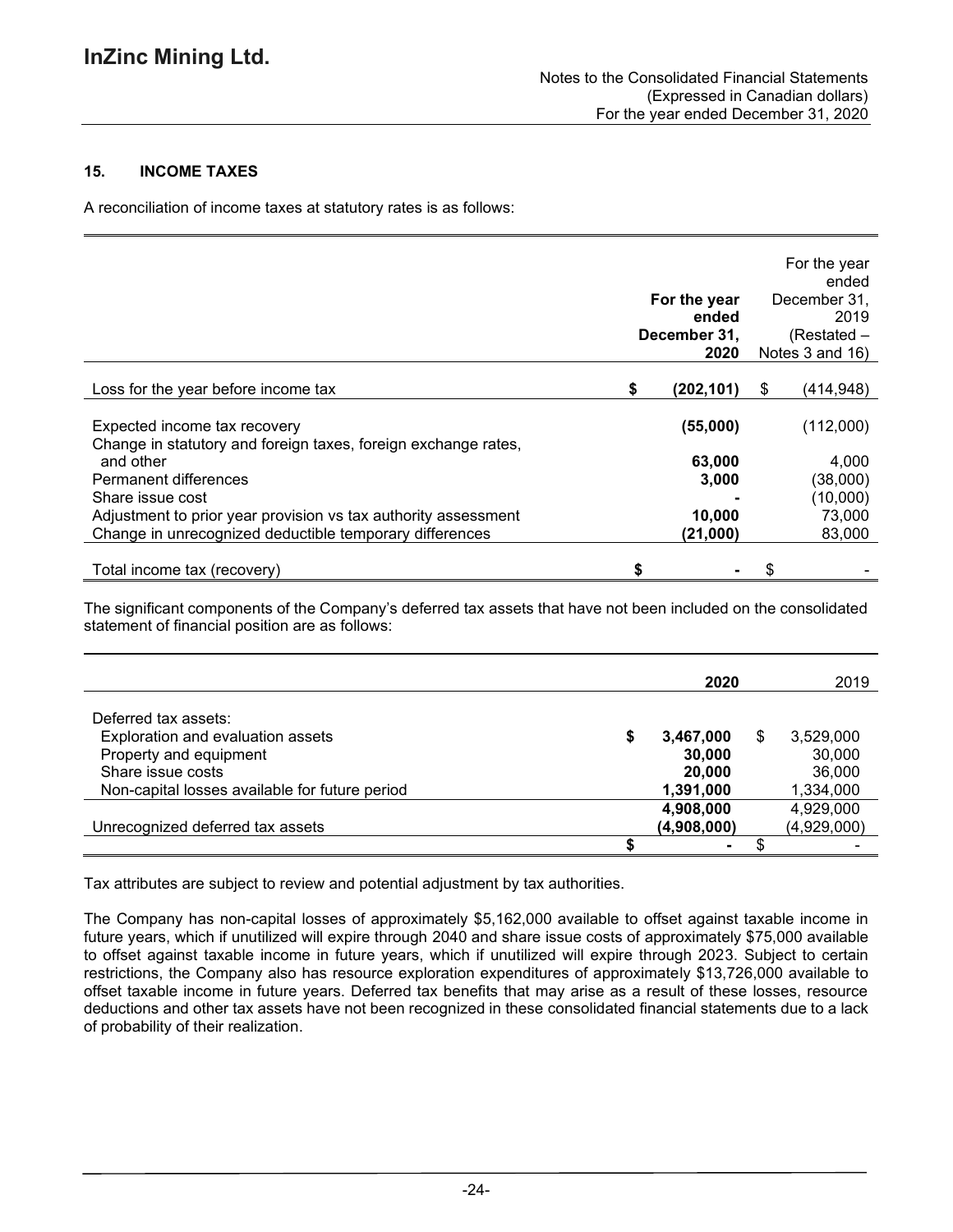## **16. CHANGE IN ACCOUNTING POLICY**

The Company has adopted a new accounting policy with respect to exploration and evaluation assets and expenditures. In prior years the Company's policy was to capitalize by property all costs directly related to the exploration and evaluation of mineral properties classified as exploration and evaluation assets. The Company has elected to change this accounting policy to now charge to operations exploration expenditures as incurred, effective with the presentation of these consolidated financial statements, on a retrospective basis.

The significant accounting policies in Note 3 have been applied in preparing the consolidated financial statements for the year ended December 31, 2020, the comparative information for the year ended December 31, 2019, and the preparation of an opening statement of financial position on January 1, 2019.

In preparing its opening consolidated statement of financial position, the Company has adjusted amounts reported previously in the consolidated financial statements. An explanation of how the transition from the amounts previously reported has affected the Company's financial position, financial performance, and cash flows is set out below.

## **CONSOLIDATED STATEMENT OF FINANCIAL POSITION – as at January 1, 2019**

|                                                 | As previously<br>reported<br>January 1,<br>2019 | Effect of policy<br>change | Restated under<br>new policy<br>January 1,<br>2019 |
|-------------------------------------------------|-------------------------------------------------|----------------------------|----------------------------------------------------|
| <b>ASSETS</b>                                   |                                                 |                            |                                                    |
| Current                                         |                                                 |                            |                                                    |
| Cash                                            | \$<br>597,620                                   | \$                         | \$<br>597,620                                      |
| Receivables                                     | 40,075                                          |                            | 40,075                                             |
| Prepaids                                        | 19,874                                          |                            | 19,874                                             |
| Marketable securities                           | 770                                             |                            | 770                                                |
|                                                 | 658,339                                         |                            | 658,339                                            |
| <b>Reclamation deposits</b>                     | 169,287                                         |                            | 169,287                                            |
| Exploration and evaluation assets (Note 16a)    | 8,307,662                                       | (7,729,706)                | 577,956                                            |
|                                                 | \$<br>9,135,288                                 | \$<br>(7,729,706)          | \$<br>1,405,582                                    |
| <b>LIABILITIES</b>                              |                                                 |                            |                                                    |
| Current                                         |                                                 |                            |                                                    |
| Accounts payable and accrued liabilities        | \$<br>86,848                                    | \$                         | \$<br>86,848                                       |
| <b>SHAREHOLDERS' EQUITY</b>                     |                                                 |                            |                                                    |
| Share capital                                   | 17,348,969                                      |                            | 17,348,969                                         |
| Reserves - share-based                          | 782,547                                         |                            | 782,547                                            |
| Reserves - accumulated other comprehensive loss | (1,519)                                         |                            | (1,519)                                            |
| Deficit (Note 16a)                              | (9,081,557)                                     | (7,729,706)                | (16, 811, 263)                                     |
|                                                 | 9,048,440                                       | (7, 729, 706)              | 1,318,734                                          |
|                                                 | \$<br>9,135,288                                 | \$<br>(7, 729, 706)        | \$<br>1,405,582                                    |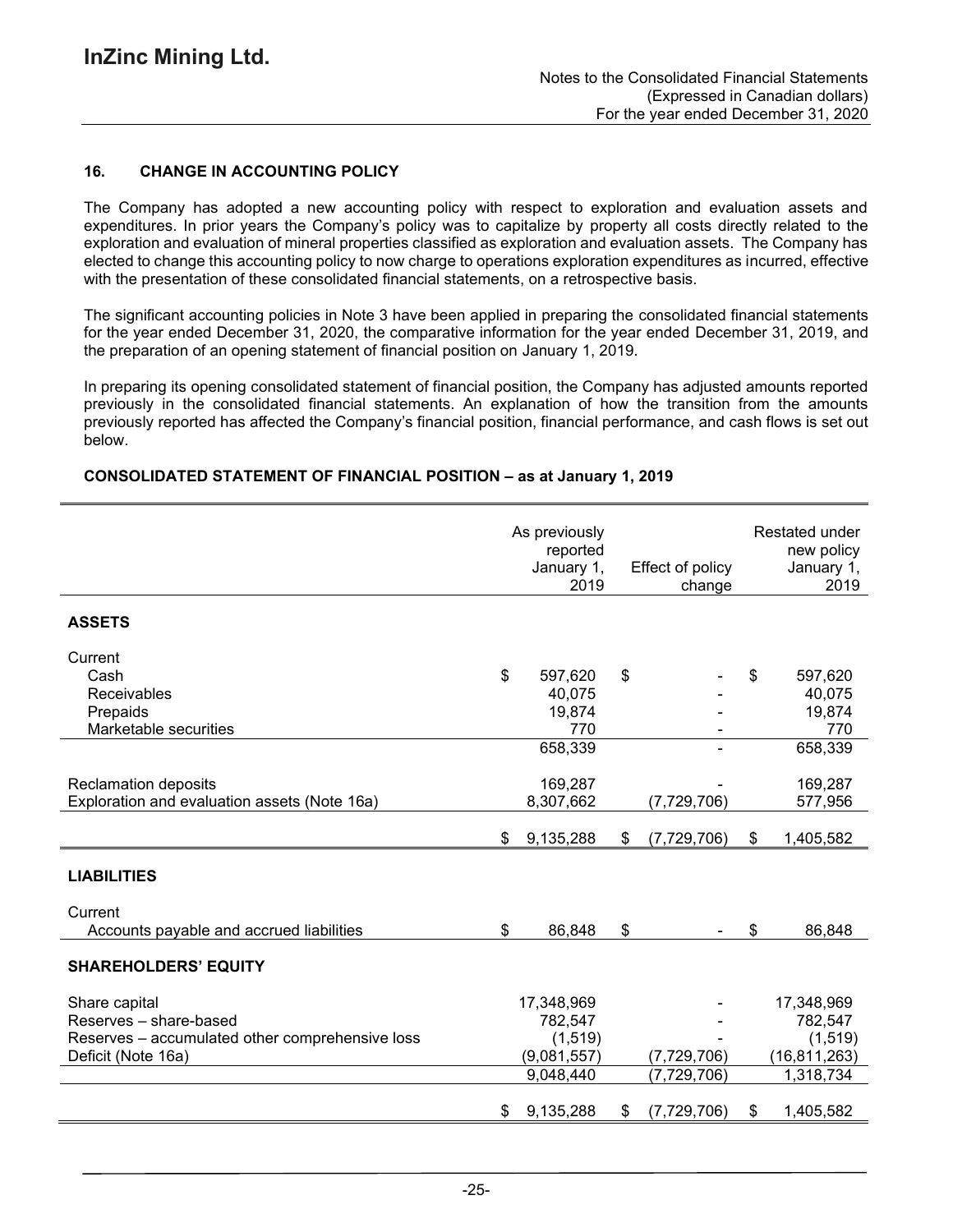# 16. CHANGE IN ACCOUNTING POLICY (cont'd...)

# **CONSOLIDATED STATEMENT OF FINANCIAL POSITION – as at December 31, 2019**

|                                                 |           | As previously<br>reported<br>December 31,<br>2019 |    | Effect of policy<br>change | Restated under<br>new policy<br>December 31,<br>2019 |
|-------------------------------------------------|-----------|---------------------------------------------------|----|----------------------------|------------------------------------------------------|
| <b>ASSETS</b>                                   |           |                                                   |    |                            |                                                      |
| Current                                         |           |                                                   |    |                            |                                                      |
| Cash                                            | \$        | 431,146                                           | \$ |                            | \$<br>431,146                                        |
| Receivables                                     |           | 2,242                                             |    |                            | 2,242                                                |
| Prepaids                                        |           | 18,232                                            |    |                            | 18,232                                               |
| Marketable securities                           |           | 291                                               |    |                            | 291                                                  |
|                                                 |           | 451,911                                           |    |                            | 451,911                                              |
| Reclamation deposits                            |           | 163,461                                           |    |                            | 163,461                                              |
| Exploration and evaluation assets (Note 16b)    | 8,531,852 |                                                   |    | (7,916,896)                | 614,956                                              |
|                                                 |           |                                                   |    |                            |                                                      |
|                                                 | \$        | 9,147,224                                         | \$ | (7,916,896)                | \$<br>1,230,328                                      |
| <b>LIABILITIES</b>                              |           |                                                   |    |                            |                                                      |
| Current                                         |           |                                                   |    |                            |                                                      |
| Accounts payable and accrued liabilities        | \$        | 30,918                                            | \$ |                            | \$<br>30,918                                         |
| <b>SHAREHOLDERS' EQUITY</b>                     |           |                                                   |    |                            |                                                      |
| Share capital                                   |           | 17,705,150                                        |    |                            | 17,705,150                                           |
| Reserves - share-based                          |           | 722,469                                           |    |                            | 722,469                                              |
| Reserves - accumulated other comprehensive loss |           | (1,998)                                           |    |                            | (1,998)                                              |
| Deficit (Note 16b)                              |           | (9,309,315)                                       |    | (7,916,896)                | (17, 226, 211)                                       |
|                                                 |           | 9,116,306                                         |    | (7,916,896)                | 1,199,410                                            |
|                                                 | \$        | 9,147,224                                         | \$ | (7,916,896)                | \$<br>1,230,328                                      |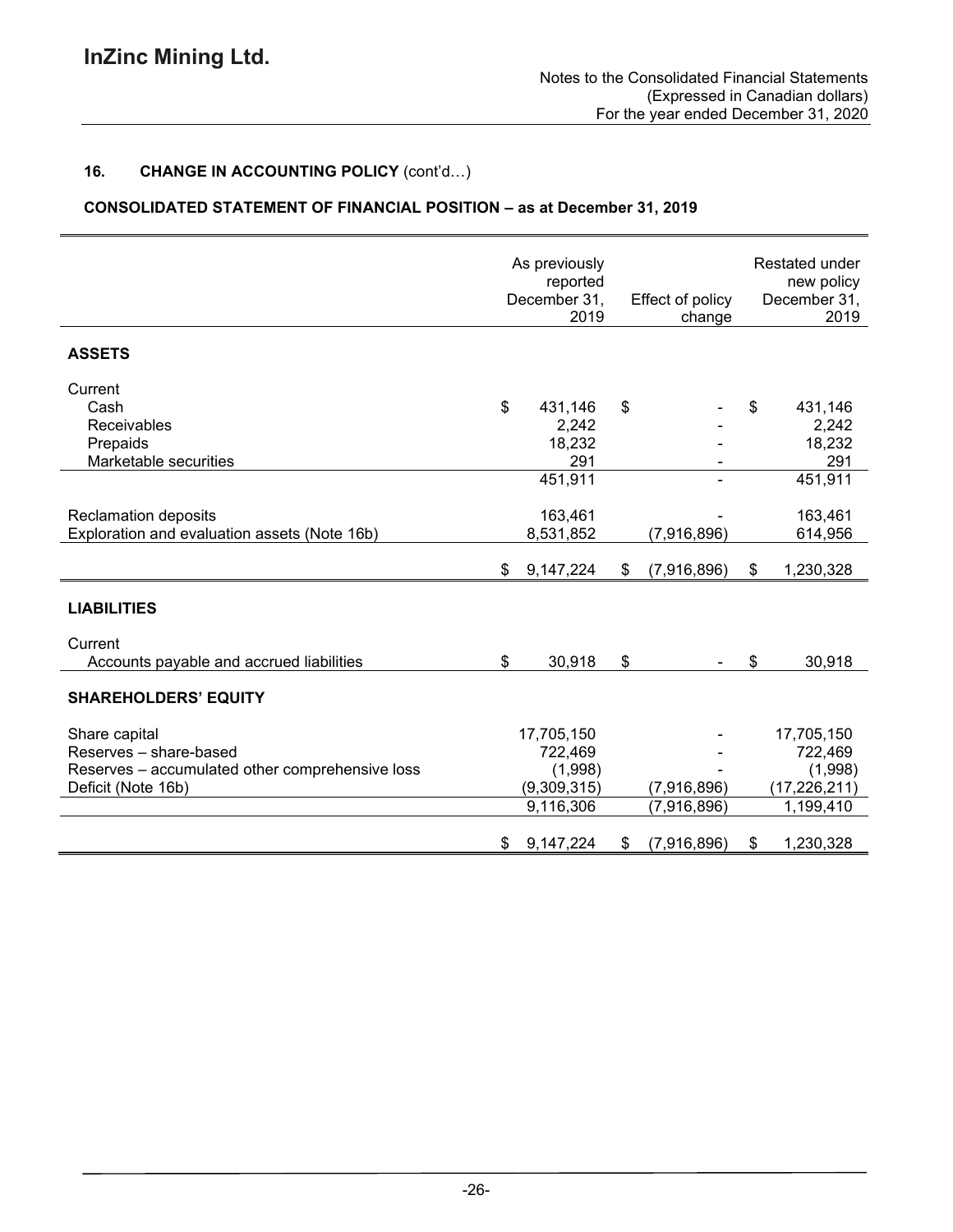## **16. CHANGE IN ACCOUNTING POLICY** (cont'd…)

## **CONSOLIDATED STATEMENT OF LOSS AND COMPREHENSIVE LOSS– as at December 31, 2019**

|                                                                           | As previously<br>reported<br>December 31,<br>2019 |             |    | Effect of<br>policy<br>change | Restated<br>under new<br>policy<br>December 31,<br>2019 |
|---------------------------------------------------------------------------|---------------------------------------------------|-------------|----|-------------------------------|---------------------------------------------------------|
| <b>EXPENSES</b>                                                           |                                                   |             |    |                               |                                                         |
| Communication and investor relations                                      | \$                                                | 17,898      |    |                               | \$<br>17,898                                            |
| Exploration and evaluation expenditures (Note 16c)                        |                                                   |             |    | 187,190                       | 187,190                                                 |
| Filing and regulatory                                                     |                                                   | 17,307      |    |                               | 17,307                                                  |
| Foreign exchange loss                                                     |                                                   | 8,507       |    |                               | 8,507                                                   |
| Office and miscellaneous                                                  |                                                   | 50,663      |    |                               | 50,663                                                  |
| Professional fees (Note 10)                                               |                                                   | 78,415      |    |                               | 78,415                                                  |
| Share-based compensation (Notes 9 and 10)                                 |                                                   | 46.428      |    |                               | 46,428                                                  |
| Travel                                                                    |                                                   | 10,697      |    |                               | 10,697                                                  |
|                                                                           |                                                   | (229, 915)  |    | (187, 190)                    | (417, 105)                                              |
| Interest income<br>Write-off of exploration and evaluation asset (Note 7) |                                                   | 2,157       |    |                               | 2,157                                                   |
| Loss for the year                                                         |                                                   | (227, 758)  |    | (187, 190)                    | (414, 948)                                              |
| Unrealized loss on marketable securities                                  |                                                   | (479)       |    |                               | (479)                                                   |
| Loss and comprehensive loss for the year                                  | \$                                                | (228,237)   | \$ | (187, 190)                    | \$<br>(415, 427)                                        |
| Basic and diluted loss per common share                                   | \$                                                | (0.00)      | \$ | (0.00)                        | \$<br>(0.00)                                            |
| Weighted average number of common shares<br>outstanding                   |                                                   | 112,373,912 |    |                               | 112,373,912                                             |

An explanation of how the transition from the amounts previously reported has affected the Company's financial position and financial performance is set out below.

(a) Consolidated Statements of Financial Position – as at January 1, 2019

- i. Exploration and evaluation assets decreased by \$7,729,706 representing net exploration expenditures previously capitalized, which have been charged to deficit.
- ii. The remaining balance of \$577,956 represents the costs incurred to acquire the exploration and evaluation assets.

(b) Consolidated Statements of Financial Position – as at December 31, 2019

- i. Exploration and evaluation assets decreased by \$7,916,896 representing net exploration expenditures previously capitalized, which have been charged to deficit.
- ii. The remaining balance of \$614,956 represents the costs incurred to acquire the exploration and evaluation assets.